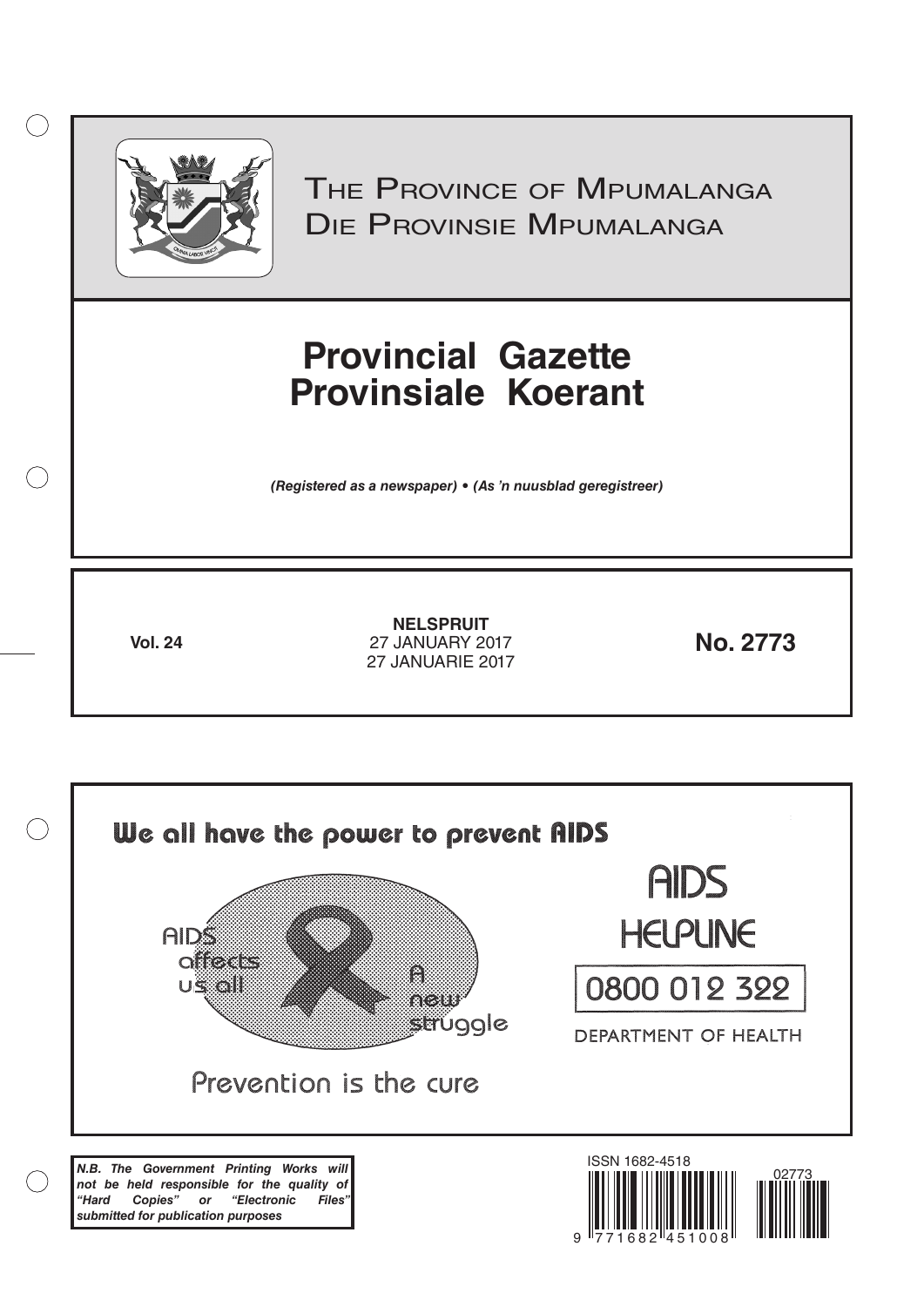# **IMPORTANT NOTICE:**

**The GovernmenT PrinTinG Works Will noT be held resPonsible for any errors ThaT miGhT occur due To The submission of incomPleTe / incorrecT / illeGible coPy.**

### **no fuTure queries Will be handled in connecTion WiTh The above.**

#### **CONTENTS**

|                     |                                                                                                                                                                                                                                                                                                            | Gazette              | Page                                       |
|---------------------|------------------------------------------------------------------------------------------------------------------------------------------------------------------------------------------------------------------------------------------------------------------------------------------------------------|----------------------|--------------------------------------------|
|                     |                                                                                                                                                                                                                                                                                                            | No.                  | No.                                        |
|                     | <b>GENERAL NOTICES • ALGEMENE KENNISGEWINGS</b>                                                                                                                                                                                                                                                            |                      |                                            |
| 4<br>4<br>5         | Town-planning and Townships Ordinance (15/1986): Amendment Schemes Nos. 2163, 1871, 1872, 1873 and                                                                                                                                                                                                         | 2773<br>2773         | 10<br>10                                   |
| 5                   | Ordonnansie op Dorpsbeplanning en Dorpe (15/1986): Wysigingskemas Nos. 2163, 1871, 1872, 1873 en 2031                                                                                                                                                                                                      | 2773                 | 11                                         |
| 6<br>$\overline{7}$ | Govan Mbeki Spatial Planning and Land Use Management By-law, 2016: Notice in terms of section 88 of the<br>Town Planning and Townships Ordinance (15/1986): Emalahleni Amendment Scheme No: 2157 and 2158<br>Ordonnansie op Dorpsbeplanning en Dorpe (15/1986): Emalahleni Wysigingskema Nr: 2157 and 2158 | 2773<br>2773<br>2773 | 12 <sup>2</sup><br>$12 \overline{ }$<br>13 |
|                     | <b>PROCLAMATION • PROKLAMASIE</b>                                                                                                                                                                                                                                                                          |                      |                                            |
| 1                   | Spatial Land Use Management Act (16/2013): Notice of commencement of the Emalahleni Municipal Planning                                                                                                                                                                                                     | 2773                 | 14                                         |
|                     | <b>PROVINCIAL NOTICES • PROVINSIALE KENNISGEWINGS</b>                                                                                                                                                                                                                                                      |                      |                                            |
| 5<br>5<br>8         | Town-planning and Townships Ordinance (15/1986): Amendment Schemes No. 2160, 2161 and 2162<br>Ordonnansie op Dorpsbeplanning en Dorpe (15/1986): Wysigingskemas No. 2160, 2161 en 2162<br>Govan Mbeki Municipality Spatial Planning and Land Use Management By-law, 2016: Portion 12 of Erf 8404           | 2773<br>2773         | 15<br>15                                   |
| 8                   | Govan Mbeki Munisipaliteit Ruimtelike Beplanning en Grondgebruikbestuursverordening, 2016: Gedeelte 12                                                                                                                                                                                                     | 2773<br>2773         | 16<br>16                                   |
|                     | <b>LOCAL AUTHORITY NOTICES • PLAASLIKE OWERHEIDS KENNISGEWINGS</b>                                                                                                                                                                                                                                         |                      |                                            |
| 2                   | Steve Tshwete Spatial Planning and Land Use Management Bylaw, 2016: Portion 26, 27 and 189 of the                                                                                                                                                                                                          | 2773                 | 17                                         |
| 2                   | Steve Tshwete Ruimtelike Beplanning en Grondgebruikbestuurskema Verordening, 2016: Gedeelte 26, 27 en                                                                                                                                                                                                      | 2773                 | 18                                         |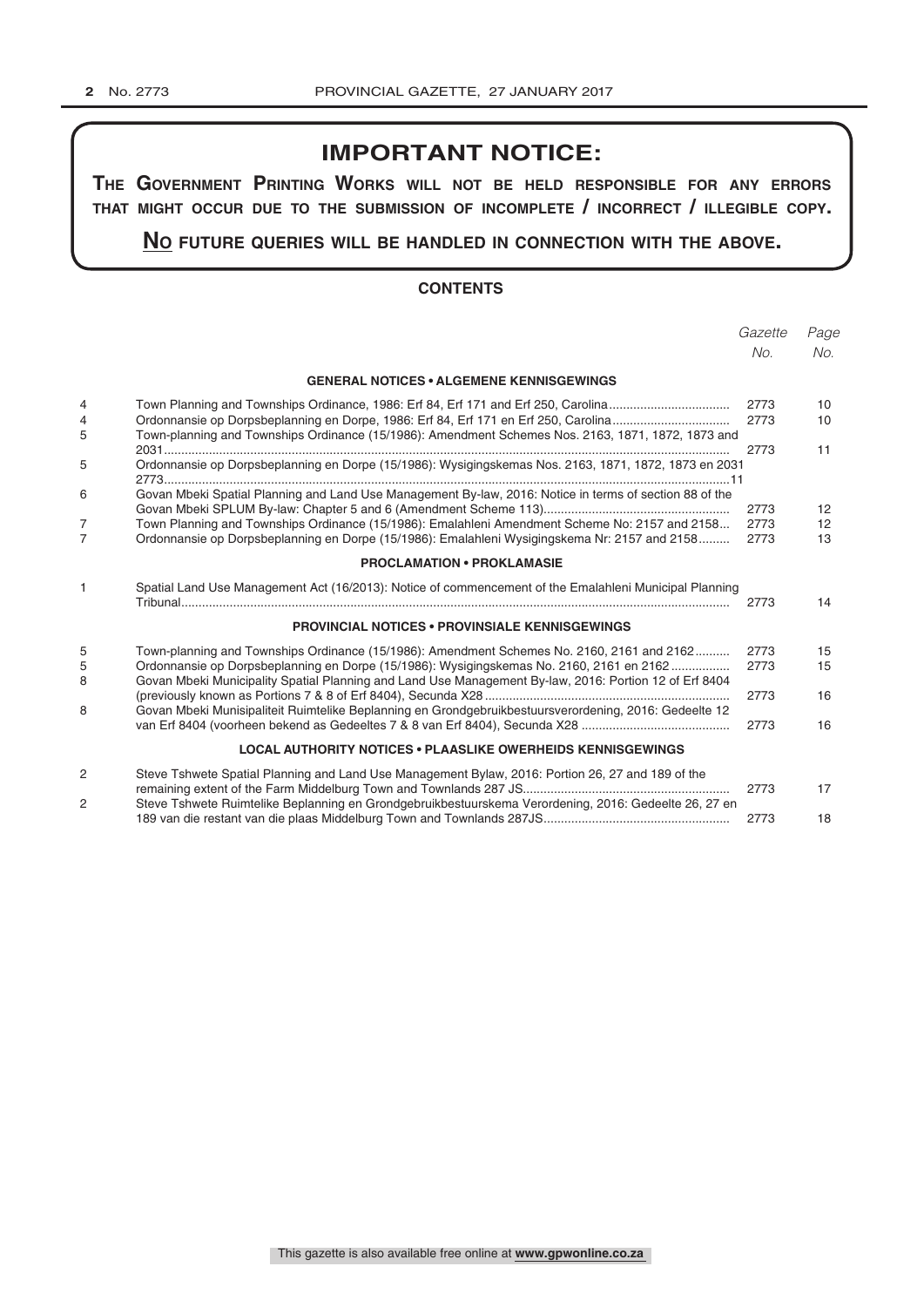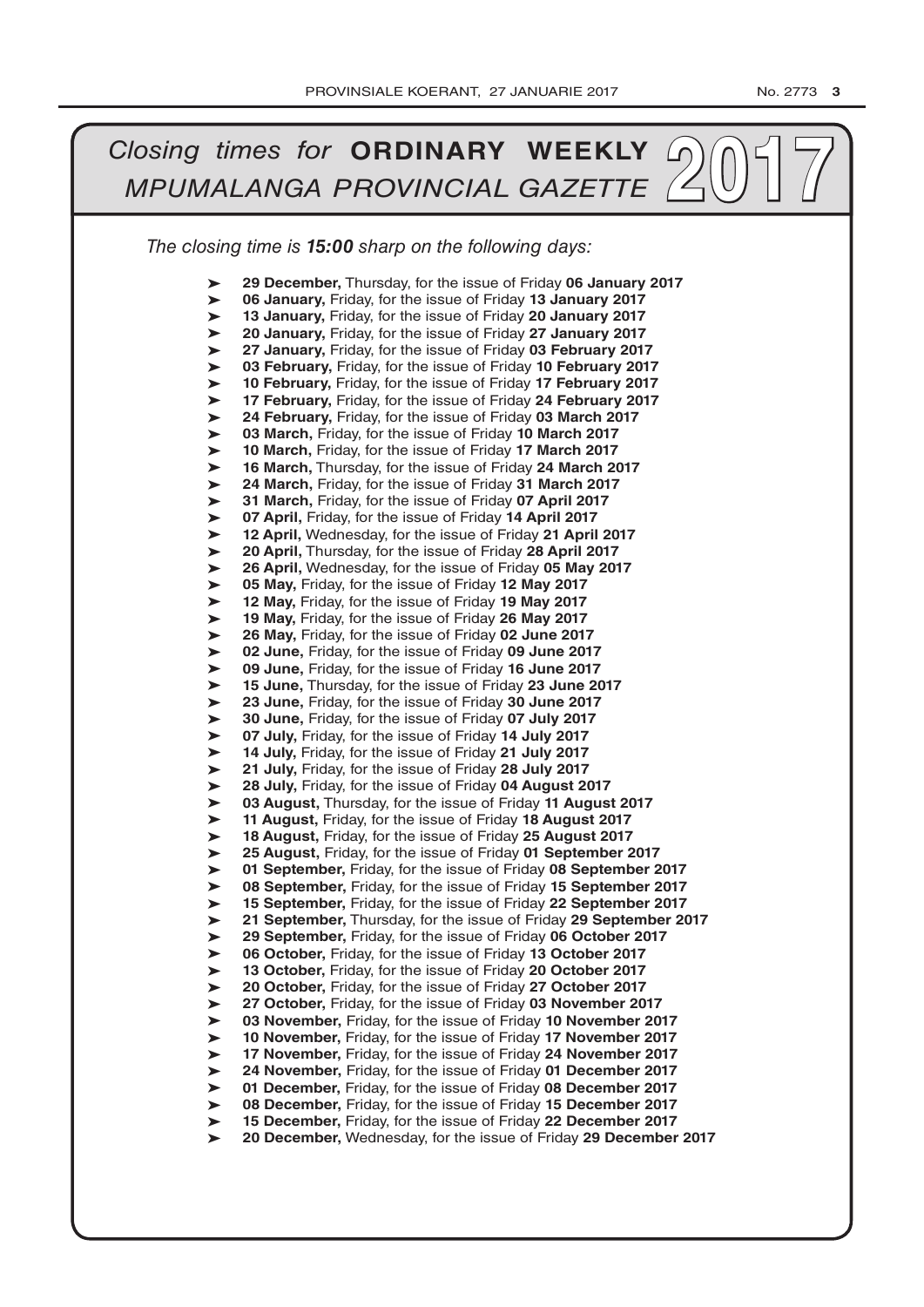# **LIST OF TARIFF RATES** FOR PUBLICATION OF NOTICES **COMMENCEMENT: 1 APRIL 2016**

#### **NATIONAL AND PROVINCIAL**

Notice sizes for National, Provincial & Tender gazettes 1/4, 2/4, 3/4, 4/4 per page. Notices submitted will be charged at R1000 per full page, pro-rated based on the above categories.

| <b>Pricing for National, Provincial - Variable Priced Notices</b> |                          |                      |  |  |  |  |
|-------------------------------------------------------------------|--------------------------|----------------------|--|--|--|--|
| Notice Type                                                       | <b>Page Space</b>        | <b>New Price (R)</b> |  |  |  |  |
| Ordinary National, Provincial                                     | 1/4 - Quarter Page       | 250.00               |  |  |  |  |
| Ordinary National, Provincial                                     | 2/4 - Half Page          | 500.00               |  |  |  |  |
| Ordinary National, Provincial                                     | 3/4 - Three Quarter Page | 750.00               |  |  |  |  |
| Ordinary National, Provincial                                     | 4/4 - Full Page          | 1000.00              |  |  |  |  |

# **EXTRA-ORDINARY**

All Extra-ordinary National and Provincial gazette notices are non-standard notices and attract a variable price based on the number of pages submitted.

The pricing structure for National and Provincial notices which are submitted as **Extra ordinary submissions** will be charged at **R3000** per page.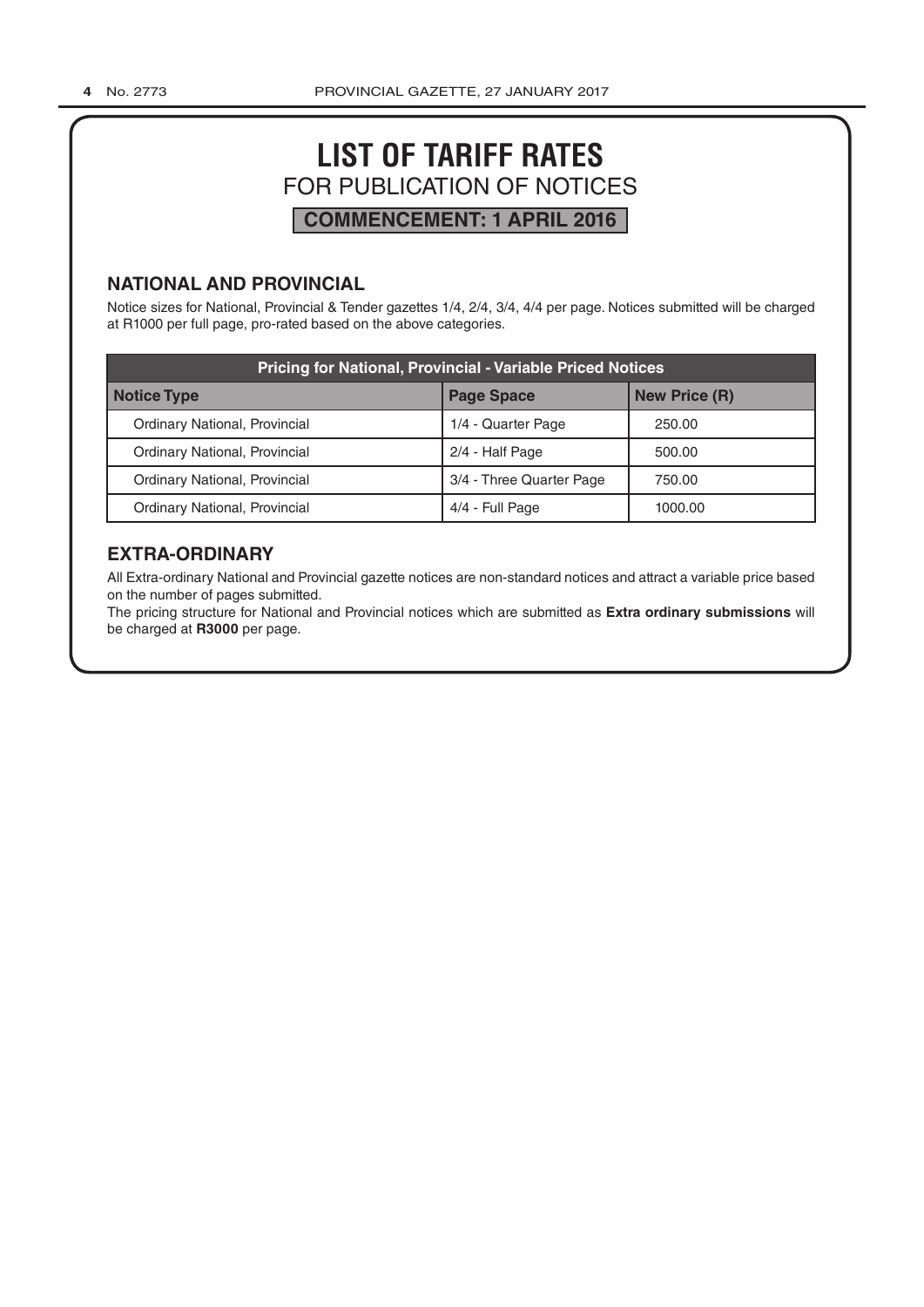The **Government Printing Works** (**GPW**) has established rules for submitting notices in line with its electronic notice processing system, which requires the use of electronic *Adobe* Forms. Please ensure that you adhere to these guidelines when completing and submitting your notice submission.

### **Closing Times for ACCepTAnCe of noTiCes**

- 1. The *Government Gazette* and *Government Tender Bulletin* are weekly publications that are published on Fridays and the closing time for the acceptance of notices is strictly applied according to the scheduled time for each gazette.
- 2. Please refer to the Submission Notice Deadline schedule in the table below. This schedule is also published online on the Government Printing works website www.gpwonline.co.za

All re-submissions will be subject to the standard cut-off times. **All notices received after the closing time will be rejected**.

| <b>Government Gazette Type</b>                                                                    | <b>Publication</b><br><b>Frequency</b> | <b>Publication Date</b>                              | <b>Submission Deadline</b>                              | <b>Cancellations Deadline</b>                   |  |
|---------------------------------------------------------------------------------------------------|----------------------------------------|------------------------------------------------------|---------------------------------------------------------|-------------------------------------------------|--|
| <b>National Gazette</b>                                                                           | Weekly                                 | Friday                                               | Friday 15h00 for next Friday                            | Tuesday, 12h00 - 3 days<br>prior to publication |  |
| <b>Regulation Gazette</b>                                                                         | Weekly                                 | Friday                                               | Friday 15h00, to be published<br>the following Friday   | Tuesday, 12h00 - 3 days<br>prior to publication |  |
| <b>Petrol Price Gazette</b>                                                                       | As required                            | First Wednesday of<br>the month                      | One week before publication                             | 3 days prior to<br>publication                  |  |
| <b>Road Carrier Permits</b>                                                                       | Weekly                                 | Friday                                               | Thursday 15h00, to be<br>published the following Friday | 3 days prior to<br>publication                  |  |
| Unclaimed Monies (justice,<br>January / As<br>Any<br>labour or lawyers)<br>required<br>2 per year |                                        | 15 January / As required                             | 3 days prior to<br>publication                          |                                                 |  |
| Parliament (acts, white paper,<br>green paper)                                                    | As required                            | Any                                                  |                                                         | 3 days prior to<br>publication                  |  |
| <b>Manuals</b>                                                                                    | As required                            | Any                                                  | <b>None</b>                                             | <b>None</b>                                     |  |
| <b>State of Budget</b><br>(National Treasury)                                                     | <b>Monthly</b>                         | Any                                                  | 7 days prior to publication                             | 3 days prior to<br>publication                  |  |
| Legal Gazettes A, B and C                                                                         | Weekly                                 | Friday                                               | One week before publication                             | Tuesday, 12h00 - 3 days<br>prior to publication |  |
| <b>Tender Bulletin</b>                                                                            | Weekly                                 | Friday                                               | Friday 15h00 for next Friday                            | Tuesday, 12h00 - 3 days<br>prior to publication |  |
| Gauteng                                                                                           | Weekly                                 | Wednesday                                            | Two weeks before publication                            | 3 days after submission<br>deadline             |  |
| <b>Eastern Cape</b>                                                                               | Weekly                                 | Monday                                               | One week before publication                             | 3 days prior to<br>publication                  |  |
| Northern Cape                                                                                     | Weekly                                 | Monday                                               | One week before publication                             | 3 days prior to<br>publication                  |  |
| <b>North West</b>                                                                                 | Weekly                                 | Tuesday                                              | One week before publication                             | 3 days prior to<br>publication                  |  |
| KwaZulu-Natal                                                                                     | Weekly                                 | Thursday                                             | One week before publication                             | 3 days prior to<br>publication                  |  |
| Limpopo                                                                                           | Weekly                                 | Friday                                               | One week before publication                             | 3 days prior to<br>publication                  |  |
| Mpumalanga                                                                                        | Weekly                                 | Friday                                               | One week before publication                             | 3 days prior to<br>publication                  |  |
| <b>Gauteng Liquor License</b><br>Gazette                                                          | Monthly                                | Wednesday before<br>the First Friday of the<br>month | Two weeks before publication                            | 3 days after submission<br>deadline             |  |
| Northern Cape Liquor License<br>Gazette                                                           | Monthly                                | First Friday of the<br>month                         | Two weeks before publication                            | 3 days after submission<br>deadline             |  |
| National Liquor License Gazette                                                                   | Monthly                                | First Friday of the<br>month                         | Two weeks before publication                            | 3 days after submission<br>deadline             |  |
| Mpumalanga Liquor License<br>Gazette                                                              | 2 per month                            | Second & Fourth<br>Friday                            | One week before                                         | 3 days prior to<br>publication                  |  |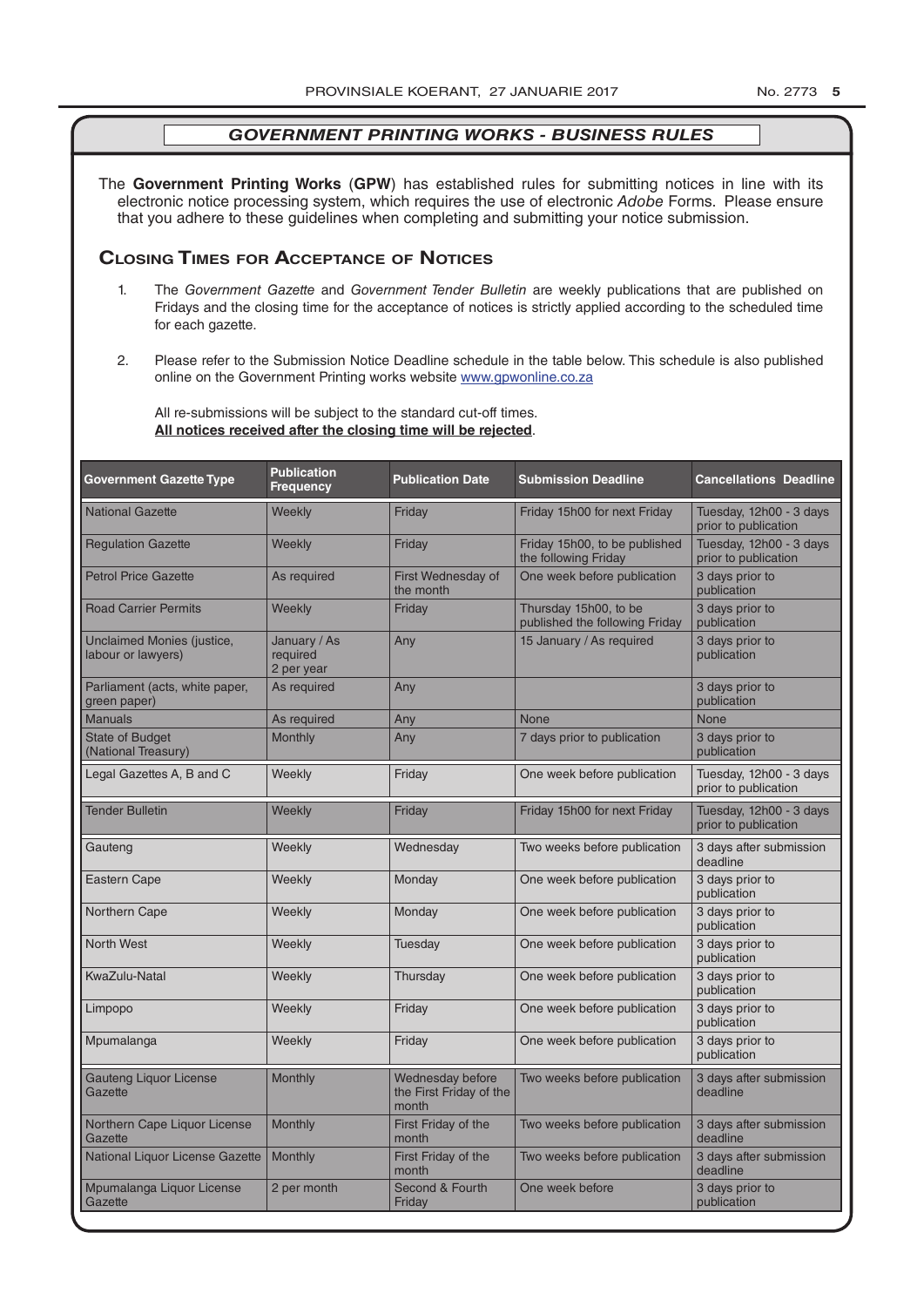#### **NOTICE SUBMISSION PROCESS**

- 3. Download the latest *Adobe* form, for the relevant notice to be placed, from the **Government Printing Works** website www.gpwonline.co.za.
- 4. The *Adobe* form needs to be completed electronically using *Adobe Acrobat* / *Acrobat Reader*. Only electronically completed *Adobe* forms will be accepted. No printed, handwritten and/or scanned *Adobe* forms will be accepted.
- 5. The completed electronic *Adobe* form has to be submitted via email to submit.egazette@gpw.gov.za. The form needs to be submitted in its original electronic *Adobe* format to enable the system to extract the completed information from the form for placement in the publication.
- 6. Each notice submission should be sent as a single email. The email should contain **all documentation relating to a particular notice submission**, each as a separate attachment:
	- 6.1. Electronically completed *Adobe* form, specific to the type of notice that is to be placed.
		- 6.1.1. For National *Government Gazette* or *Provincial Gazette* notices, the notices must be accompanied by an electronic Z95 or Z95Prov *Adobe* form
		- 6.1.2. The notice content (body copy) **MUST** be a separate attachment.
	- 6.2. Proof of Payment / Purchase Order: **Government Printing Works** account customer must include a copy of their Purchase Order*.* **Non**-**Government Printing Works** account customer needs to submit the proof of payment for the notice
	- 6.3. Where separate notice content is applicable (Z95, Z95 Prov and TForm 3, it should also be attached as a separate attachment. (See specifications below, point 11).
	- 6.4. Any additional notice information if applicable.
- 7. The electronic *Adobe* form will be taken as the primary source for the notice information to be published. Instructions that are on the email body or covering letter that contradicts the notice form content will not be considered. The information submitted on the electronic *Adobe* form will be published as-is.
- 8. To avoid duplicated publication of the same notice and double billing, Please submit your notice **ONLY ONCE.**
- 9. Notices brought to **GPW** by "walk-in" customers on electronic media can only be submitted in *Adobe* electronic form format. All "walk-in" customers with notices that are not on electronic *Adobe* forms will be routed to the Contact Centre where they will be assisted to complete the forms in the required format.
- 10. Should a customer submit a bulk submission of hard copy notices delivered by a messenger on behalf of any organisation e.g. newspaper publisher, the messenger will be referred back to the sender as the submission does not adhere to the submission rules.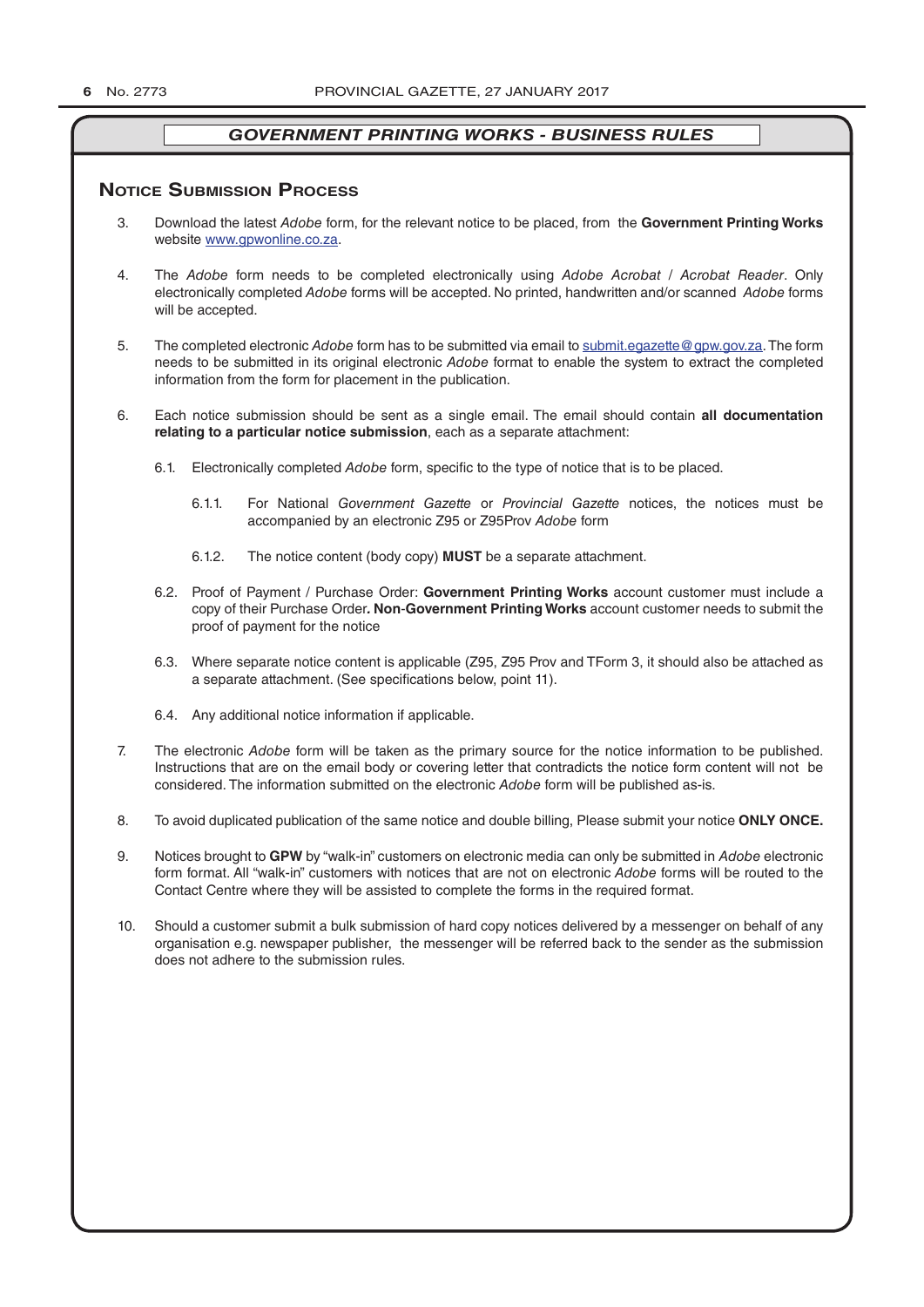#### **COPY (SEPARATE NOTICE CONTENT DOCUMENT)**

- 11. Where the copy is part of a separate attachment document for Z95, Z95Prov and TForm03
	- 11.1. Copy of notices must be supplied in a separate document and may not constitute part of any covering letter, purchase order, proof of payment or other attached documents.

The content document should contain only one notice. (You may include the different translations of the same notice in the same document).

11.2. The notice should be set on an A4 page, with margins and fonts set as follows:

Page size  $=$  A4 Portrait with page margins: Top  $=$  40mm, LH/RH  $=$  16mm, Bottom  $=$  40mm; Use font size: Arial or Helvetica 10pt with 11pt line spacing;

Page size = A4 Landscape with page margins:  $Top = 16$ mm, LH/RH = 40mm, Bottom = 16mm; Use font size: Arial or Helvetica 10pt with 11pt line spacing;

#### **CAnCellATions**

- 12. Cancellation of notice submissions are accepted by **GPW** according to the deadlines stated in the table above in point 2. Non-compliance to these deadlines will result in your request being failed. Please pay special attention to the different deadlines for each gazette. Please note that any notices cancelled after the cancellation deadline will be published and charged at full cost.
- 13. Requests for cancellation must be sent by the original sender of the notice and must accompanied by the relevant notice reference number (N-) in the email body.

#### **AmenDmenTs To noTiCes**

14. With effect from 01 October 2015, **GPW** will not longer accept amendments to notices. The cancellation process will need to be followed according to the deadline and a new notice submitted thereafter for the next available publication date.

#### **REJECTIONS**

- 15. All notices not meeting the submission rules will be rejected to the customer to be corrected and resubmitted. Assistance will be available through the Contact Centre should help be required when completing the forms. (012-748 6200 or email info.egazette@gpw.gov.za). Reasons for rejections include the following:
	- 15.1. Incorrectly completed forms and notices submitted in the wrong format, will be rejected.
	- 15.2. Any notice submissions not on the correct *Adobe* electronic form, will be rejected.
	- 15.3. Any notice submissions not accompanied by the proof of payment / purchase order will be rejected and the notice will not be processed.
	- 15.4. Any submissions or re-submissions that miss the submission cut-off times will be rejected to the customer. The Notice needs to be re-submitted with a new publication date.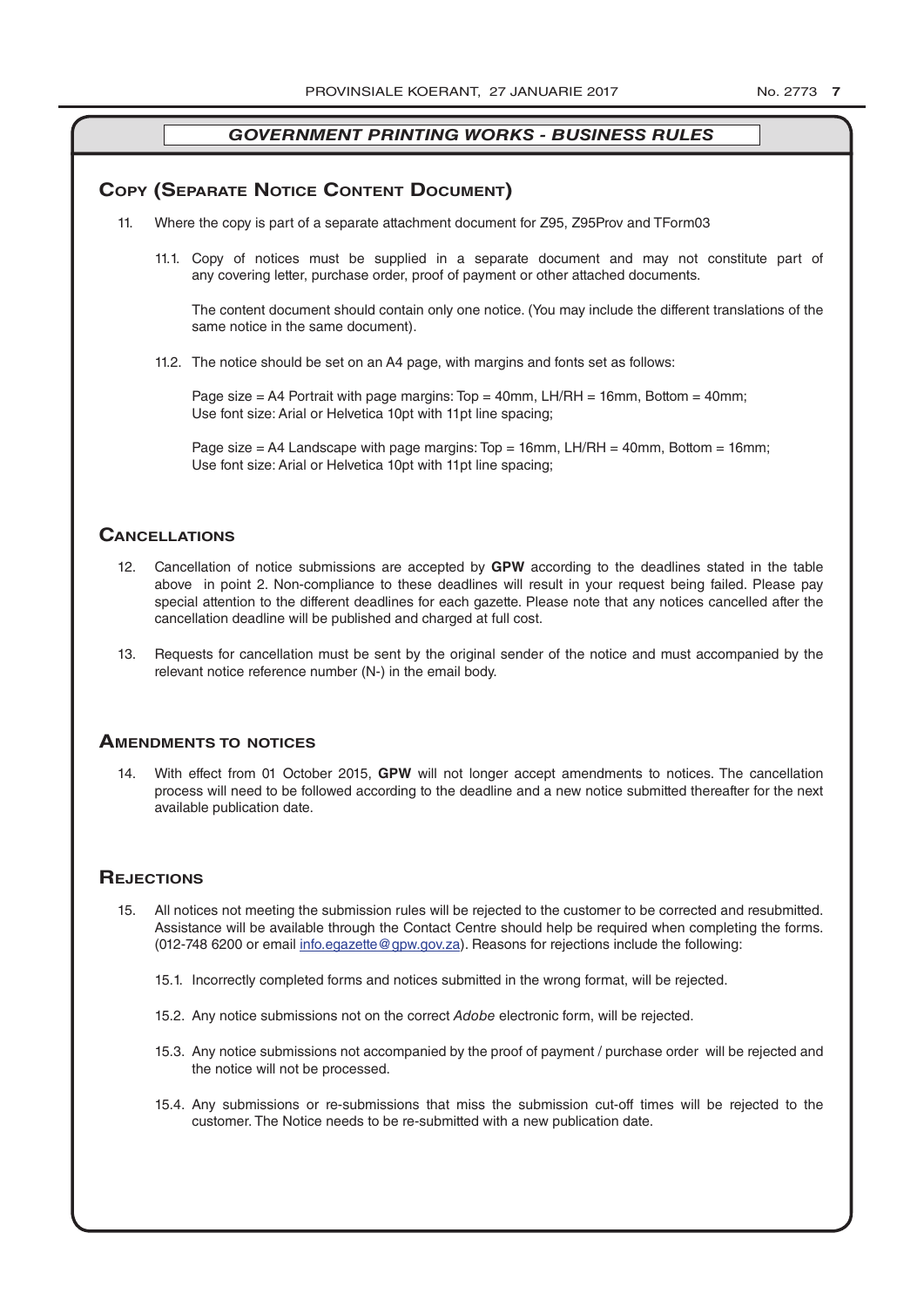#### **ApprovAl of noTiCes**

- 16. Any notices other than legal notices are subject to the approval of the Government Printer, who may refuse acceptance or further publication of any notice.
- 17. No amendments will be accepted in respect to separate notice content that was sent with a Z95 or Z95Prov notice submissions. The copy of notice in layout format (previously known as proof-out) is only provided where requested, for Advertiser to see the notice in final Gazette layout. Should they find that the information submitted was incorrect, they should request for a notice cancellation and resubmit the corrected notice, subject to standard submission deadlines. The cancellation is also subject to the stages in the publishing process, i.e. If cancellation is received when production (printing process) has commenced, then the notice cannot be cancelled.

#### **governmenT prinTer inDemnifieD AgAinsT liAbiliTy**

- 18. The Government Printer will assume no liability in respect of—
	- 18.1. any delay in the publication of a notice or publication of such notice on any date other than that stipulated by the advertiser;
	- 18.2. erroneous classification of a notice, or the placement of such notice in any section or under any heading other than the section or heading stipulated by the advertiser;
	- 18.3. any editing, revision, omission, typographical errors or errors resulting from faint or indistinct copy.

#### **liAbiliTy of ADverTiser**

19. Advertisers will be held liable for any compensation and costs arising from any action which may be instituted against the Government Printer in consequence of the publication of any notice.

#### **CusTomer inquiries**

Many of our customers request immediate feedback/confirmation of notice placement in the gazette from our Contact Centre once they have submitted their notice – While **GPW** deems it one of their highest priorities and responsibilities to provide customers with this requested feedback and the best service at all times, we are only able to do so once we have started processing your notice submission.

**GPW** has a 2-working day turnaround time for processing notices received according to the business rules and deadline submissions.

Please keep this in mind when making inquiries about your notice submission at the Contact Centre.

- 20. Requests for information, quotations and inquiries must be sent to the Contact Centre ONLY.
- 21. Requests for Quotations (RFQs) should be received by the Contact Centre at least **2 working days** before the submission deadline for that specific publication.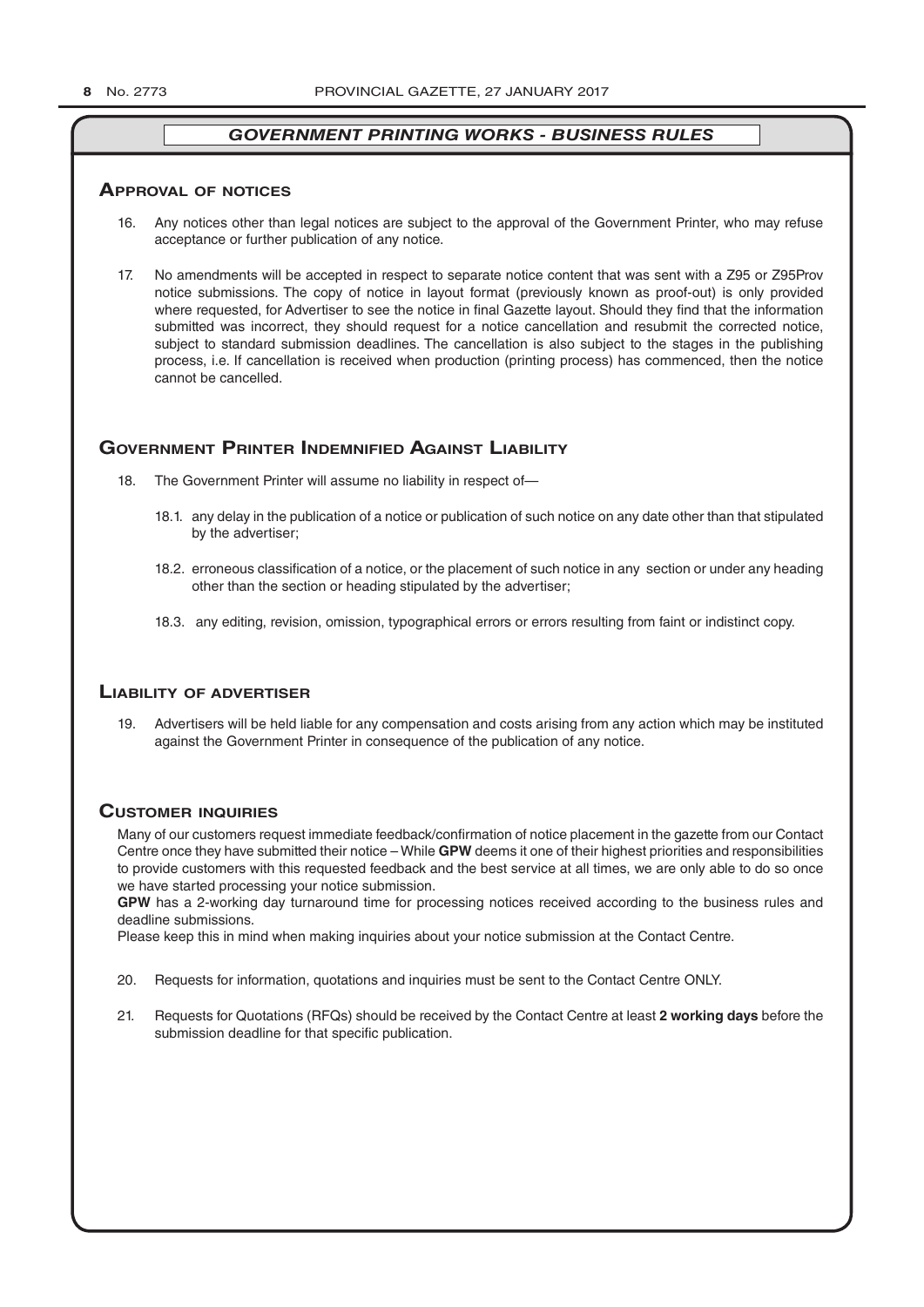#### **pAymenT of CosT**

- 22. The Request for Quotation for placement of the notice should be sent to the Gazette Contact Centre as indicated above, prior to submission of notice for advertising.
- 23. Payment should then be made, or Purchase Order prepared based on the received quotation, prior to the submission of the notice for advertising as these documents i.e. proof of payment or Purchase order will be required as part of the notice submission, as indicated earlier.
- 24. Where there is any doubt about the cost of publication of a notice, and in the case of copy, an enquiry, accompanied by the relevant copy, should be addressed to the Gazette Contact Centre, **Government Printing Works**, Private Bag X85, Pretoria, 0001 email: info.egazette@gpw.gov.za before publication.
- 25. Overpayment resulting from miscalculation on the part of the advertiser of the cost of publication of a notice will not be refunded, unless the advertiser furnishes adequate reasons why such miscalculation occurred. In the event of underpayments, the difference will be recovered from the advertiser, and future notice(s) will not be published until such time as the full cost of such publication has been duly paid in cash or electronic funds transfer into the **Government Printing Works** banking account.
- 26. In the event of a notice being cancelled, a refund will be made only if no cost regarding the placing of the notice has been incurred by the **Government Printing Works**.
- 27. The **Government Printing Works** reserves the right to levy an additional charge in cases where notices, the cost of which has been calculated in accordance with the List of Fixed Tariff Rates, are subsequently found to be excessively lengthy or to contain overmuch or complicated tabulation.

#### **proof of publiCATion**

- 28. Copies of any of the *Government Gazette* or *Provincial Gazette* can be downloaded from the **Government Printing Works** website www.gpwonline.co.za free of charge, should a proof of publication be required.
- 29. Printed copies may be ordered from the Publications department at the ruling price. The **Government Printing Works** will assume no liability for any failure to post or for any delay in despatching of such *Government Gazette*(s).

#### *GOVERNMENT PRINTING WORKS CONTACT INFORMATION*

**Physical Address: Postal Address: GPW Banking Details: Government Printing Works** Private Bag X85 **Bank:** ABSA Bosman Street 149 Bosman Street Pretoria **Account No.:** 405 7114 016 Pretoria 0001 **Branch Code:** 632-005

**For Gazette and Notice submissions:** Gazette Submissions: **E-mail:** submit.egazette@gpw.gov.za **For queries and quotations, contact:** Gazette Contact Centre: **E-mail:** info.egazette@gpw.gov.za

**Contact person for subscribers:** Mrs M. Toka: **E-mail:** subscriptions@gpw.gov.za

**Tel:** 012-748 6200

**Tel:** 012-748-6066 / 6060 / 6058 **Fax:** 012-323-9574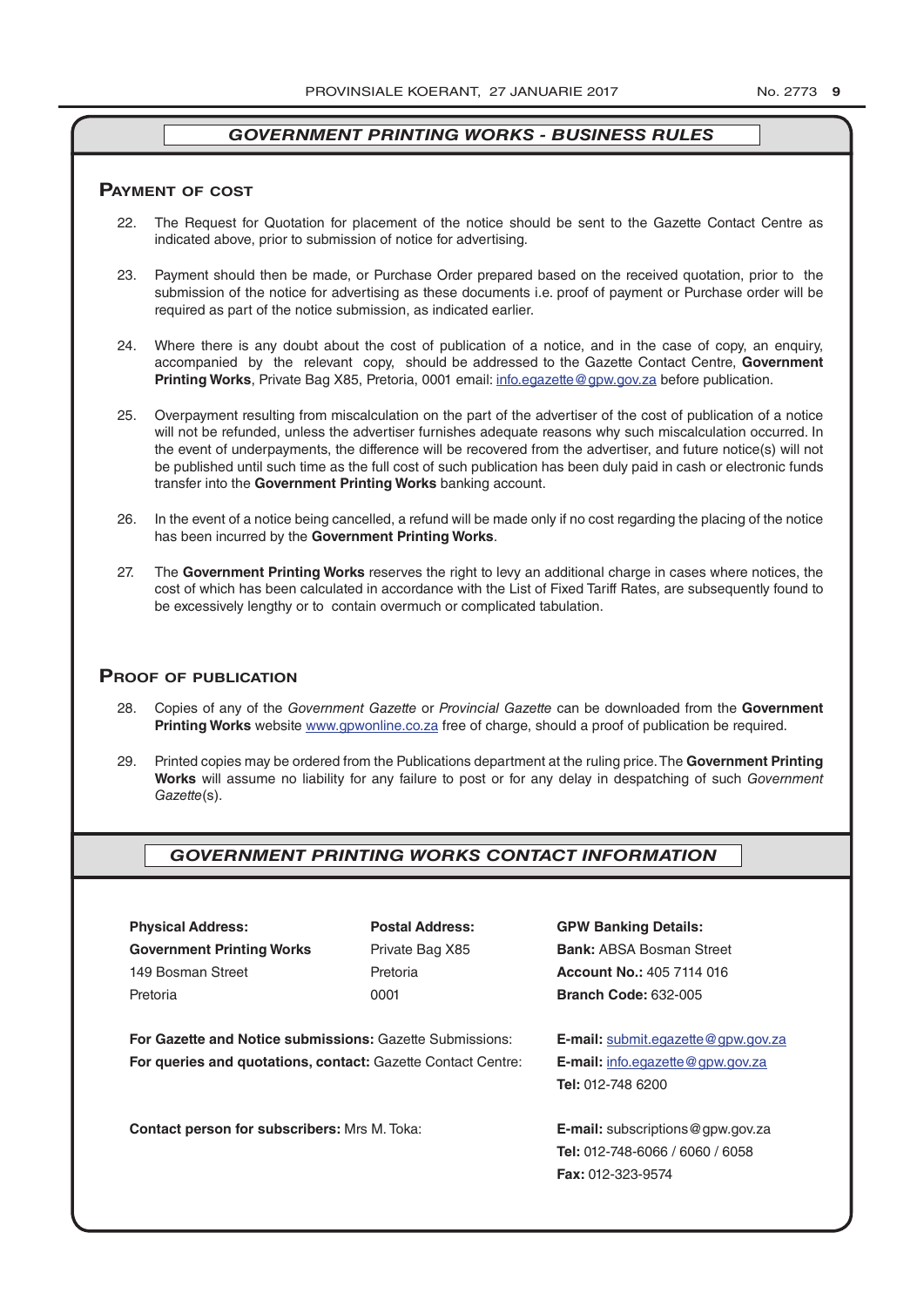# General Notices • Algemene Kennisgewings

#### **NOTICE 4 OF 2017**

#### **CAROLINA AMENDMENT SCHEMES 508, 509 & 510**

#### *NOTICE OF APPLICATION FOR AMENDMENT OF THE CAROLINA TOWN PLANNING SCHEME, 1980 IN TERMS OF SECTION 56(1)(b)(i) OF THE TOWN PLANNING AND TOWNSHIPS ORDINANCE, 1986 (ORDINANCE 15/1986), READ TOGETHER WITH THE REGULATIONS OF THE SPATIAL PLANNING AND LAND USE MANAGEMENT ACT, 16 OF 2013, (SPLUMA).*

We, Reed & Partners Land Surveyors being the authorised agent of the owners of the respective properties described, hereby give notice in terms of section 56(1)(b)(i) of the Town Planning and Townships Ordinance, 1986, read together with Act 16 of 2013, SPLUMA, that we have applied to the Municipality of Chief Albert Luthuli for the amendment of the Town Planning Scheme known as Carolina Town Planning Scheme 1980 by the rezoning of the properties described hereunder, as follows:

- **1. CAROLINA AMENDMENT SCHEME 508:**
- By the rezoning of Erf 84 Carolina, situated at 73 Steyn Street, Carolina, from "Residential 1" to "Residential 3". **2. CAROLINA AMENDMENT SCHEME 509:**
- By the rezoning of Erf 171 Carolina, situated at 27 Lange Street, Carolina, from "Residential 1" to "Residential 3". **CAROLINA AMENDMENT SCHEME 510:**

By the rezoning of Erf 250 Carolina, situated at 29 Coetzee Street, Carolina, from "Residential 1" to "Residential 3".

 Particulars of the applications will lie for inspection during normal office hours at the office of the Town Planning Department, Chief Albert Luthuli Municipality, First Floor, Technical Office, c/o Voortrekker- & Versveld Streets, Carolina, for the period of 28 days from 20 January 2017.

 Objections to or representations in respect of the applications must be lodged with or made in writing to the Municipal Manager at the above address or at the Town Planning Department, Chief Albert Luthuli Municipality, Private Bag X 719, Carolina, 1185, within a period of 28 days from 20 January 2017.

Address of agent: Reed & Partners, Professional Land Surveyors, P.O. Box 132, Ermelo, 2350, Tel. No. 017 – 811 2348.

20-27

#### **KENNISGEWING 4 VAN 2017**

#### **CAROLINA WYSIGINGSKEMAS 508, 509 & 510**

#### *KENNISGEWING VAN AANSOEK OM WYSIGING VAN DIE CAROLINA DORPSBEPLANNINGSKEMA, 1980 INGEVOLGE ARTIKEL 56(1)(b)(i) VAN DIE ORDONNANSIE OP DORPSBEPLANNING EN DORPE, 1986 (ORDONNANSIE 15 VAN 1986), SAAMGELEES MET DIE BEPALINGS VAN DIE RUIMTELIKE BEPLANNING EN GRONDGEBRUIKSBESTUUR WET, 16 VAN 2013.*

Ons, Reed & Vennote Landmeters synde die gemagtigde agent van die eienaars van die onderskeie eiendomme hieronder beskryf, gee hiermee ingevolge artikel 56(1)(b)(i) van die Ordonnansie op Dorpsbeplanning en Dorpe, 1986, saamgelees met Wet 16 van 2013, kennis dat ons by die Munisipaliteit van Chief Albert Luthuli aansoek gedoen het om die wysiging van die dorpsbeplanningskema bekend as Carolina Dorpsbeplanningskema 1980 deur die hersonering van die eiendomme hieronder beskryf, soos volg:

**1. CAROLINA WYSIGINGSKEMA 508:**

- Deur die hersonering van Erf 84 Carolina, geleë te Steynstraat 73, Carolina, van "Residensieel 1" na "Residensieel 3". **2. CAROLINA WYSIGINGSKEMA 509:**
- Deur die hersonering van Erf 171 Carolina, geleë te Langestraat 27, Carolina, van "Residensieel 1" na "Residensieel 3". **3. CAROLINA WYSIGINGSKEMA 510:**

Deur die hersonering van Erf 250 Carolina, geleë te Coetzeestraat 29, Carolina van "Residensieel 1" na "Residensieel 3".

 Besonderhede van die aansoeke lê ter insae gedurende gewone kantoorure by die kantoor van die Departement van Stadsbeplanning, Chief Albert Luthuli Munisipaliteit, Eerste Vloer, Tegniese Kantore, h/v Voortrekker- & Versveldstrate, Carolina, vir 'n tydperk van 28 dae vanaf 20 Januarie 2017.

 Besware teen of vertoë ten opsigte van die aansoeke moet binne 'n tydperk van 28 dae vanaf 20 Januarie 2017 skriftelik by of tot die Munisipale Bestuurder by bovermelde adres of by die Departement van Stadsbeplanning, Chief Albert Luthuli Munisipaliteit, Privaatsak X 719, Carolina, 1185, ingedien of gerig word.

Adres van agent: Reed & Vennote, Professionele Landmeters, Posbus 132, Ermelo, 2350, Tel. No. 017 – 811 2348.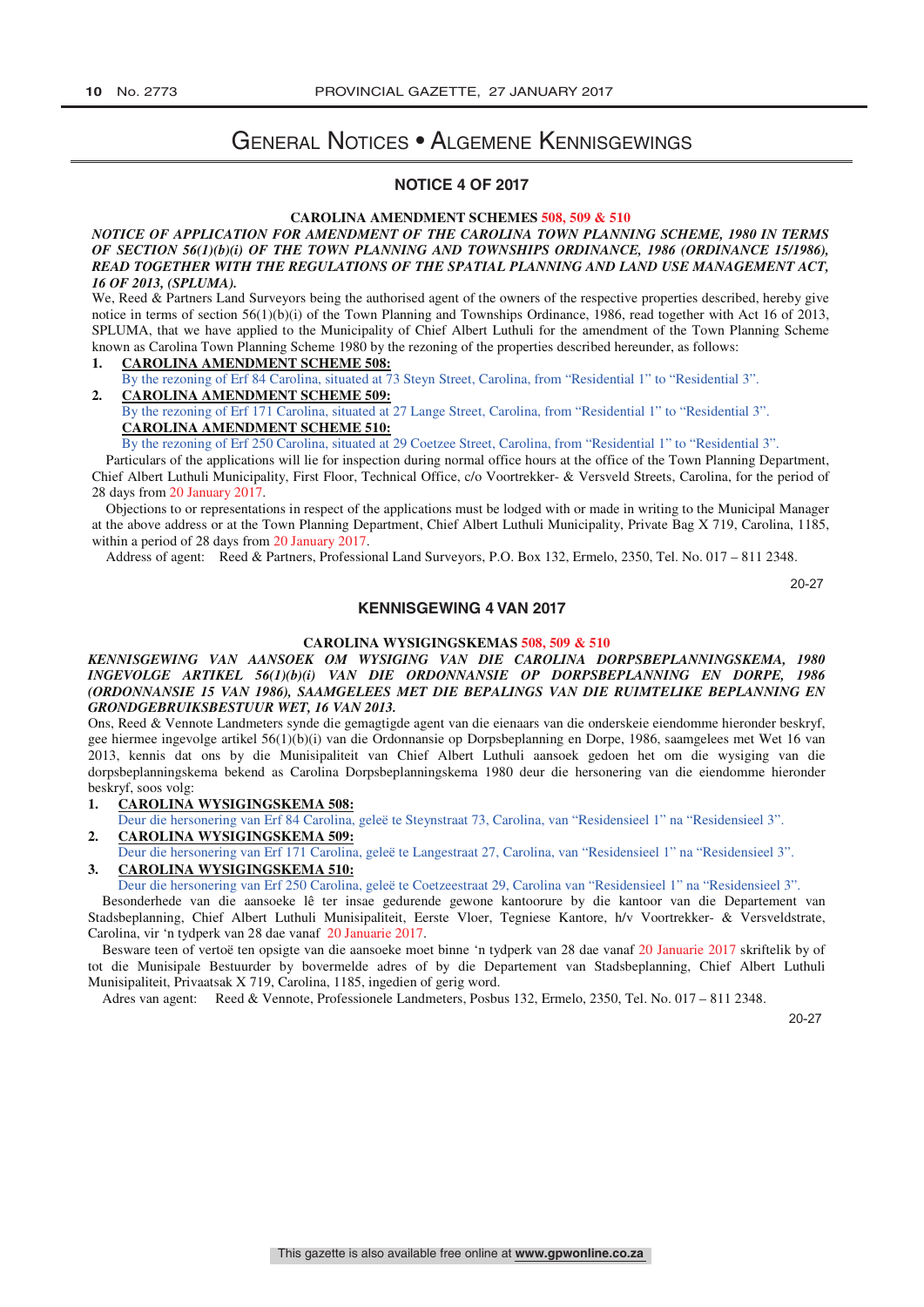#### **NOTICE 5 OF 2017**

#### **Emalahleni Land Use Management Scheme, 2010 Amendment Scheme No: 2163; 1871; 1872; 1873 and 2031 Emalahleni Land Use Management Scheme, 2010 Amendment Scheme No: 2163; 1871; 1872; 1873 and 2031**

Makoloto Town Planning Consultants (Pty) Ltd, being the authorized agent of the registered owners of the erven described below, hereby give notice in terms of section 56 (1) (b) (i) of the Town Planning and Township Ordinance, 1986 (Ordinance 15 of 1986) read together with Spatial Planning and Land Use Management Act 2013 (Act 16 of 2013), that we have applied to the Emalahleni Local Municipality for the Amendment of Land Use Scheme, known as Emalahleni Land Use scheme, 2010 by the rezoning of the following properties: to the Emalahleni Emalah menghalah di Local Municipality for the American Computer, known as Emalahleni Land Use scheme,

2010 by the reasing of the renoving properties:<br>(1) Amendment Scheme Number: 1871: Rezoning of Erf 169 from "Residential 1" to "Business 3" " and a simultaneous (1) Amendment Scheme Number: 1871: Rezoning of Erf 169 from "Residential 1" to "Business 3" " and a simulatedus<br>removal of restrictive conditions for the purpose of residential buildings and offices.

emoval of restrictive conditions for the purpose of restabilitative analysis and offices.<br>(2) Amendment Scheme Number: 1872: Rezoning of Erf 327 from "Residential 1" to "Residential 4" and a simultaneous removal of restrictive conditions for the purpose of residential buildings.;

(3) Amendment Scheme Number: 1873: Rezoning of Erf 4983 from "Residential 1" to "Residential 4" and a simultaneous removal of restrictive conditions for the purpose of residential buildings.  $\left(3\right)$  amendment scheme  $\left(4\right)$  and  $\left(5\right)$  from  $\left(6\right)$  from  $\left(7\right)$  and  $\left(8\right)$  and  $\left(7\right)$  and  $\left(8\right)$  scheme  $\left(7\right)$  and  $\left(8\right)$  and  $\left(9\right)$  and  $\left(10\right)$  and  $\left(10\right)$  and  $\left(10\right)$  and  $\left($ 

emoval of restrictive conditions for the purpose of restriction currency.<br>(4) Amendment Scheme Number: 2163: Rezoning of Erf 1761 Highveld park ext.1 from "Residential 1" to "Business 3" to allow medical consulting rooms. (4) Amendment Scheme Number: 2163: Rezoning of Erf 1761 Highveld park ext.1 from "Residential 1" to "Business 3" to

(5) Amendment Scheme Number: 2031: Rezoning of Erf 2426 from "Residential 1" to "Residential 3" and a simultaneous removal of restrictive conditions for the purpose of residential buildings.

Particulars of the applications will lie for inspection during normal office hours at the office to Town Planner, 1 Mandela Avenue Witbank, Emalahleni Local Municipality for the period of 28 days from the first day of the notice (27 January 2017). Objectives and/or comments or representation in respect of the applications must be lodged with or made in writing to the municipality at the above address or at Emalahleni Local Municipality, P O Box 03, Emalahleni, 1035 within 28 days from the date of first publication (27 January 2017). Address of the applicant: 109 Witbank Centre, 36 Mandela DR, 1035, From the date of first publication (27 January 2017). Address of the applicant: 109 Witbank Centre, 36 Mandela DR, 1035, Office: 013 656 1695. Email:it.executives@webmail.co.za

20–27  $20-27$ 

#### **KENNISGEWING 5 VAN 2017**

# **Emalahleni Grondgebruikskema, 2010 Emalahleni Grondgebruikskema, 2010 Wysigingskema No: 2163; 1871; 1872; 1873 en 2031 Wysigingskema No: 2163; 1871; 1872; 1873 en 2031**

Makoloto Town Planning Consultants (Pty) Ltd, synde die gemagtigde agent van die geregistreerde eienaars van die erwe hieronder beskryf, gee hiermee ingevolge artikel 56 (1) (b) (i) van die Ordonnansie op Dorpsbeplanning en Dorpe, 1986 ( Ordonnansie 15 van 1986) saamgelees met Ruimtelike Beplanning en Grondgebruikbestuur Wet 2013 (Wet 16 van 2013), kennis dat ons by die Emalahleni Plaaslike Munisipaliteit aansoek gedoen het om die wysiging van Grondgebruikskema, bekend as Emalahleni Grondgebruikskema, 2010 deur die hersonering van die volgende eiendomme: bekend as Emalahleni Grondgebruikskema, 2010 deur die hersonering van die volgende eiendomme:

(1) Wysigingskema nommer: 1871: Die hersonering van Erf 169, vanaf "Residensieel 1" na "Besigheid 3" "en 'n gelyktydige opheffing van beperkende voorwaardes vir die doel van residensiële geboue en kantore. opheffing van beperkende voorwaardes vir die doel van residensiële geboue en kantore.

epherings van Geperkenae voorwaardes van die doer van Eeste geoefde gebouw en 'n 'n 'n 'n 'n 'n 'n 'n 'n 'n 'n<br>Oostelijke koning van die door die hersonering van die door die koning van 'n 'n 'n 'n 'n 'n 'n 'n 'n 'n 'n 'n (2) Wysigingskema nommer: 1872: Die hersonering van Erf 327, vanaf "Residensieel 1" na "Residensieel 4" en 'n<br>
1. Lie de Santa Care de Santa Lie de Santa Care de Santa Care de Santa Care de Santa Care de Santa Care de Sa gelyktydige opheffing van beperkende voorwaardes vir die doel van residensiële geboue .;

Seizungskeman nommerskemaardige van Erf 4983. Die hersonering van Erf 4983 van Erf 4983 van die hersonering van Erf 4983 van die hersonering van Erf 4983 van die hersonering van die hersonering van die hersonering van die gelyktydige opheffing van beperkende voorwaardes vir die doel van residensiële geboue.. (3) Wysigingskema nommer: 1873: Die hersonering van Erf 4983 vanaf "Residensieel 1" na "Residensieel 4" en 'n

gelyktydige opheffing van beperkende voorwaardes vir die doel van residensiële geboue..

(4) Wysigingskema nommer: 2163: Die hersonering van Erf 1761 Highveldpark vanaf "Residensieel 1" na "Besigheid 3" vir die doeleindes van mediese spreekkamers vir die doeleindes van mediese spreekkamers (6) Wysigingskema nommer: 2031: Die hersonering van Erf 2426 vanaf "Residensieel 1" na "Residensieel 3" en 'n

(6) Wysigingskema nommer: 2031: Die hersonering van Erf 2426 vanaf "Residensieel 1" na "Residensieel 3" en 'n gelyktydige opheffing van beperkende voorwaardes vir die doel van residensiële geboue.

Besonderhede van die aansoek le ter insae gedurende gewone kantoorure by die kantoor aan die Stadsbeplanner, 1 Besonderhede van die aansoek le ter insae gedurende gewone kantoorure by die kantoor aan die Stadsbeplanner, 1 Mandelarylaan Witbank, Emalahleni Plaaslike Munisipaliteit vir die tydperk van 28 dae vanaf die eerste dag van die kennisgewing (27 January 2017). Doelwitte en / of kommentaar of vertoë ten opsigte van die aansoek moet sodanige beswaar of voorlegging op skrif aan die munisipaliteit by die bovermelde adres of by Emalahleni Plaaslike Munisipaliteit, P O Box 03, Emalahleni, 1035 binne 28 dae vanaf die datum van eerste publikasie (27 January 2017). Adres van die O Box 03, Emalahleni, 1035 binne 28 dae vanaf die datum van eerste publikasie (27 January 2017). Adres van die aansoeker: 109 Witbank Centre, 36 Mandela DR, 1035, Office: 013 656 1695. Email:it.executives@webmail.co.za aansoeker: 109 Witbank Centre, 36 Mandela DR, 1035, Office: 013 656 1695. Email:it.executives@webmail.co.za

20–27 20–27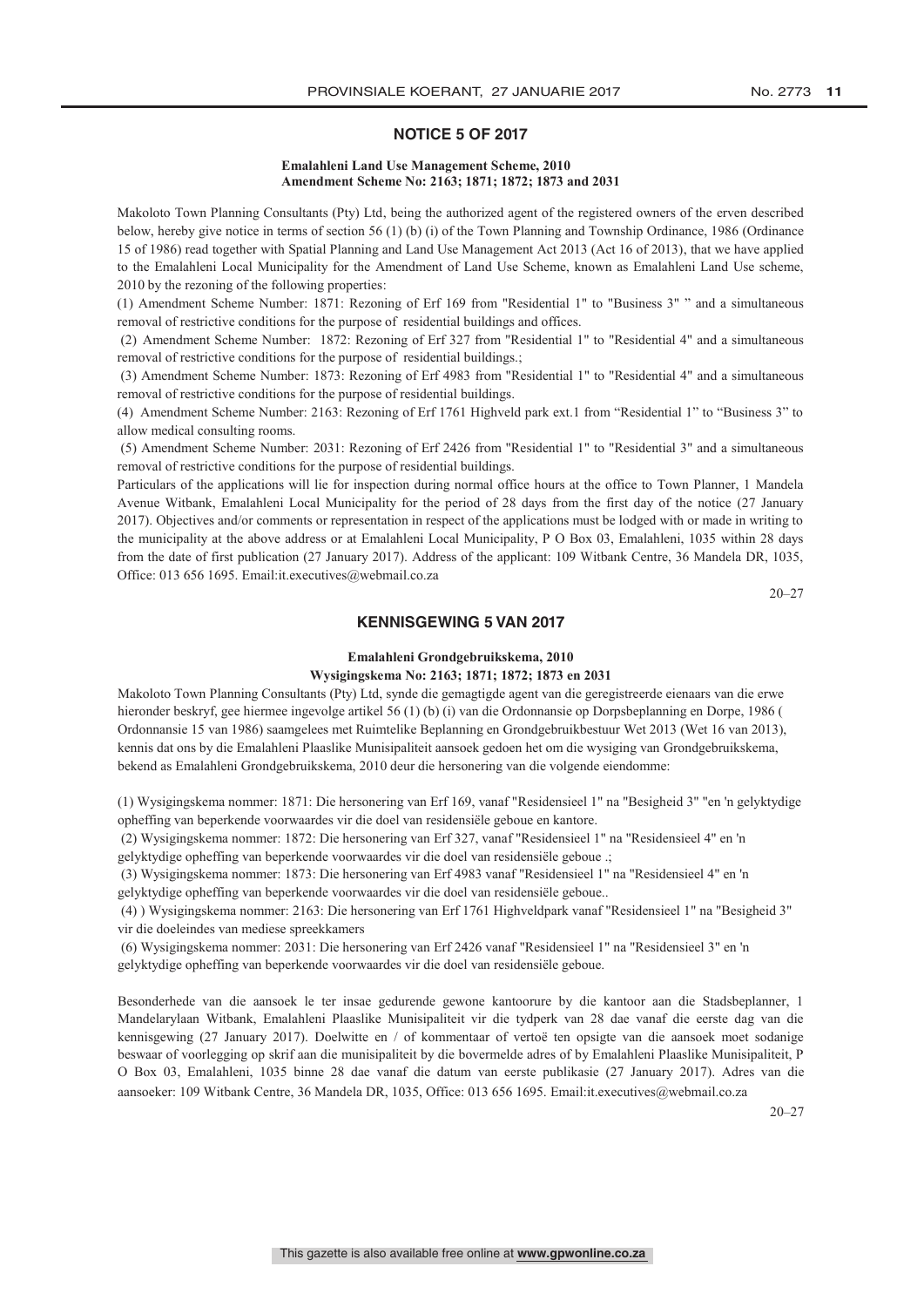#### **NOTICE 6 OF 2017**

#### **NOTICE OF APPLICATION IN TERMS OF THE GOVAN MBEKI SPATIAL PLANNING AND LAND USE MANAGEMENT BY-LAW, 2016, CHAPTER 5 AND 6** *(Amendment Scheme 113)*

I, Karl Wilhelm Rost, Pr Pln, of the firm Reed Geomatics Incorporated hereby give notice in terms of section 88 of the Govan Mbeki SPLUM By-Law, that I have applied to the Govan Mbeki Municipality for the following:

#### **Application for** *Amendment of land use scheme (Rezoning)*

#### **Application reference number: Case** *AS\_8853*

**Property Owner and information:** Erf 4066, Secunda Extension 8, Registration Division I.S., Mpumalanga situated at the intersection of Langberg and Suurberg Street.

#### **Owner: Mbhele Africa (Pty) Ltd. Reg nr: 201600904107** held by title deed **T11866/2016**

I the owner /agent hereby gives notice in terms of section 88 of the Govan Mbeki Spatial Planning and Land Use Management By-Law, of the application for the amendment of the Land Use Scheme known as the Govan Mbeki Land Use Scheme, as amended, 2010, by the rezoning of Erf 4066, Secunda Extension 8, from "Institutional" to "Medium Density Residential" for the purpose of dwelling units.

Particulars of the application will lie for inspection during normal office hours at the Office of Manager Town and Regional Planning, Room 323 3rd floor, South Wing Municipal Buildings, for the period **30 days** from **20 January 2017***.*

Objections to or representations in respect of the application must be lodged with or made in writing to the Municipal Manager at the above address within a period of 30 days from 20 January 2017*,* being **20 February 2017***.*

**Name and address of applicant: Reed Geomatics Incorporated, P.O. Box 985, Secunda, 2302 Tel: 017 631 1394 Fax: 017 631 1770**

**Our ref: P16574**

#### **NOTICE 7 OF 2017**

#### **EMALAHLENI LAND USE MANAGEMENT SCHEME, 2010 EMALAHLENI AMENDMENT SCHEME NO: 2157 and 2158**

We, Enkomab Land Development Consultants (Pty) Ltd, being the authorised agent to apply on behalf of the owners of properties mentioned below, hereby give notice in terms of section 56(1)(b)(i) of the Town Planning and Townships Ordinance, 1986 (Ordinance No 15 of 1986) that we have applied to the eMalahleni Local Municipality for the amendment of the eMalahleni Land Use Management Scheme, 2010 with an intention to and rezone the following Erf from "Residential 1" to "Institution" in order to erect "A Place of Instruction": **Amendment Scheme No: 2157** - Erf 245 Tasbet Park Extension 2, 24 Kierpsol Street and rezone the following erf from "Residential 1" to "Residential3" in order to erect "Residential Buildings": **Amendment Scheme No: 2158** - Erf 2570 Kriel Extension 11, 58 Kingfisher Dr . Particulars of the applications will lie for inspection during normal office hours at the office of the Chief Town Planner, third Floor, Civic Centre, Mandela Avenue, Emalahleni, for a period of 28 days from 20 January 2017. Objections to or representations in respect of the application must be lodged with or made in writing to the Municipal Manager at the above address or at P.O Box 3, Witbank, 1035, within a period of 28 days from 20 January 2017.

#### **Address of Agent: 31 Le Cotre Street, 535 Eekhout Street** Elarduspark Pretoria 0001, **Cell: 0795391396 Email: Sandhlaneo@enkomab.co.za**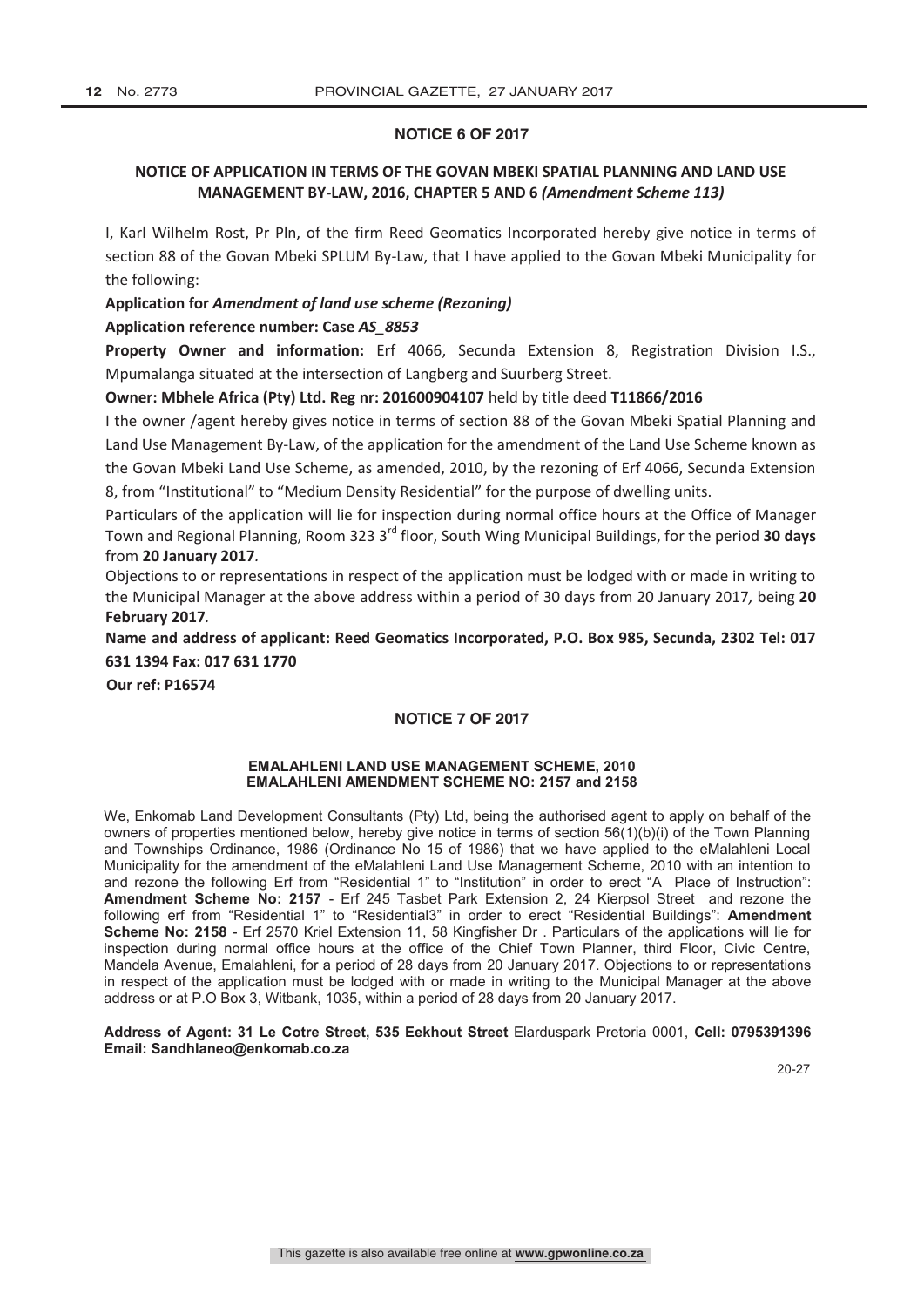#### **KENNISGEWING 7 VAN 2017**

#### **EMALAHLENI GRONDGEBRUIKBESTUURSKEMA, 2010 EMALAHLENI WYSIGINGSKEMA NR: 2157 and 2158**

Ons, Enkomab Land Development Consultants (Pty) Ltd, synde die gemagtigde agent om aansoek te doen namens die eienaars van eiendomme hieronder genoem, gee hiermee ingevolge artikel 56(1)(b)(i) van die Ordonnansie op Dorpsbeplanning en Dorpe, 1986 (Ordonnansie 15 van 1986) dat ons aansoek gedoen het by die eMalahleni Plaaslike Munisipaliteit vir die wysiging van die eMalahleni Grondgebruikbestuurskema, 2010 met 'n voorneme om die volgende erwe vanaf "Residensieel 1" na "Instelling "vir plak van ondering" **Wysigingskema No: 2157 -** Erf 245 Tasbet Park Uitbreiding 2, 24, Kierpsol Straat, en die volgende erwe vanaf "Residensieel 1" na "Residensieel 3" om te hersoneer "residensiële gebou" op te rig: **Wysigingskema No: 2158 -** Erf2570 Kriel Uitbreiding 11 – 58 Kingfisher Straat. Besonderhede van die aansoek le ter insae gedurende gewone kantoorure by die kantoor van die Hoof Stadsbeplanner, Derde Vloer, Burgersentrum, Mandelarylaan, Emalahleni, vir 'n tydperk van 28 dae vanaf 20 Januarie 2017. Besware teen of vertoe ten opsigte van die aansoek moet ingedien word of gerig word binne 'n tydperk van 28 dae vanaf 20 Januarie 2017 skriftelik tot die Munisipale Bestuurder by bovermelde adres of by Posbus Box 3, Witbank, 1035, binne 'n tydperk van 28 dae vanaf 5 December 2016.

**Adres van agent: 31 Le Cotre Street, 535 Eekhout Street, Elarduspark, Pretoria 0001 Sel**: **0795391396 E-pos**;**Sandhlaneo@enkomab.co.za**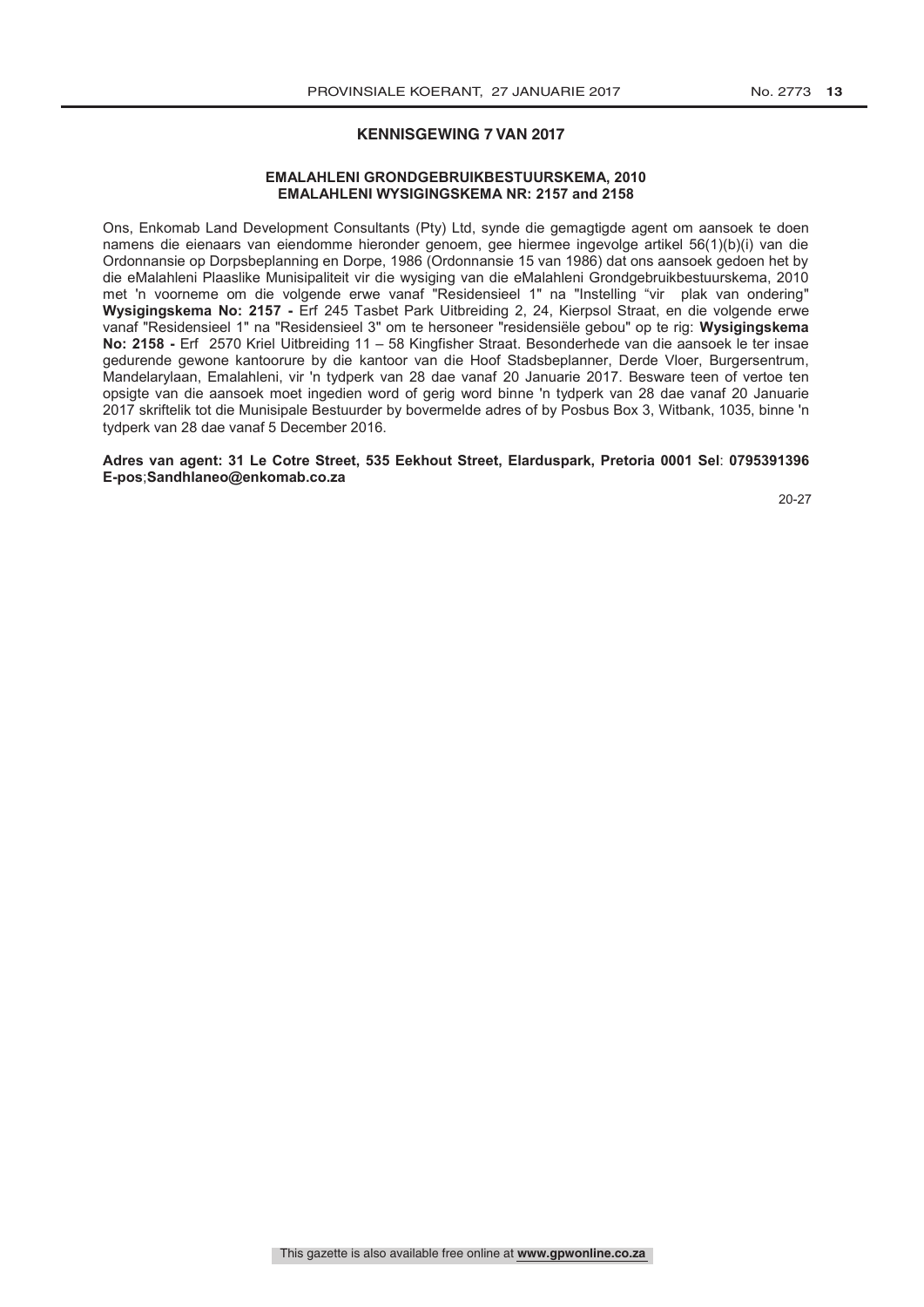# Proclamation • Proklamasie

#### **PROCLAMATION 1 OF 2017**

#### **EMALAHLENI LOCAL MUNICIPALITY NOTICE OF COMMENCEMENT OF THE EMALAHLENI MUNICIPAL PLANNING TRIBUNAL**

Notice is hereby given in terms of Section 37(4) of the Spatial Land Use Management Act, 2013 (Act No. 16 of 2013) and the Emalahleni Spatial Planning and Land Use Management By-Law, 2016, that the Emalahleni Municipal Planning Tribunal hereby commences its operations.

In terms of Regulation 3(1)(j) the following persons will serve on the Emalahleni Municipal Planning Tribunal for a period of five (5) years from the date of publication of this notice:

**Chairperson:** Ms. N. Fani

**Deputy Chairperson**:

Mr. T.S. Mtsuki

#### **Tribunal Members:**

- 1. P.T.J. Mokobane<br>2. H.P. Jansen van
- 2. H.P. Jansen van Nieuwenhuizen
- 3. I. M. Mogodi
- 4. W.R. van As
- 5. J.C. Kgare
- 6. S.F. Vilakazi
- 7. K.L. Mashile<br>8 E.G. Nkabing
- E.G. Nkabinde
- 9. S. Ndlovu
- 10. C. Brentjies
- 11. K. Mpila
- 12. M. Makgalemele
- 13. T. Buthelezi
- 14. W. Molula
- 15. N.E. Nthombeni
- 16. T. Mbokane
- 17. P.F. Silinda
- 18. A. Mauku
- 19. H. Mgidi
- 20. V. Harilal
- 21. H. Matau
- 22. NG Gumede
- 23. M Mabula
- 24. M.Mafinya
- 25. N. Sadiki
- 26. P. Sithole
- 27. S. Serepo
- 28. A. Kruger
- 29. K.F. Matsiela
- 30. P. Magagule

#### **T JANSEN VAN VUUREN**

| <b>MUNICIPAL MANAGER</b> |
|--------------------------|
| Civic Centre             |
| Mandela Street           |
|                          |

1035

P.O. Box 3<br>eMalahleni **eMALAHLENI eMalahleni eMalah** 

Notice Number : 66/2016<br>Publication date : Provincia Provincial Gazette of Mpumalanga: 27 Jan 2017

This gazette is also available free online at **www.gpwonline.co.za**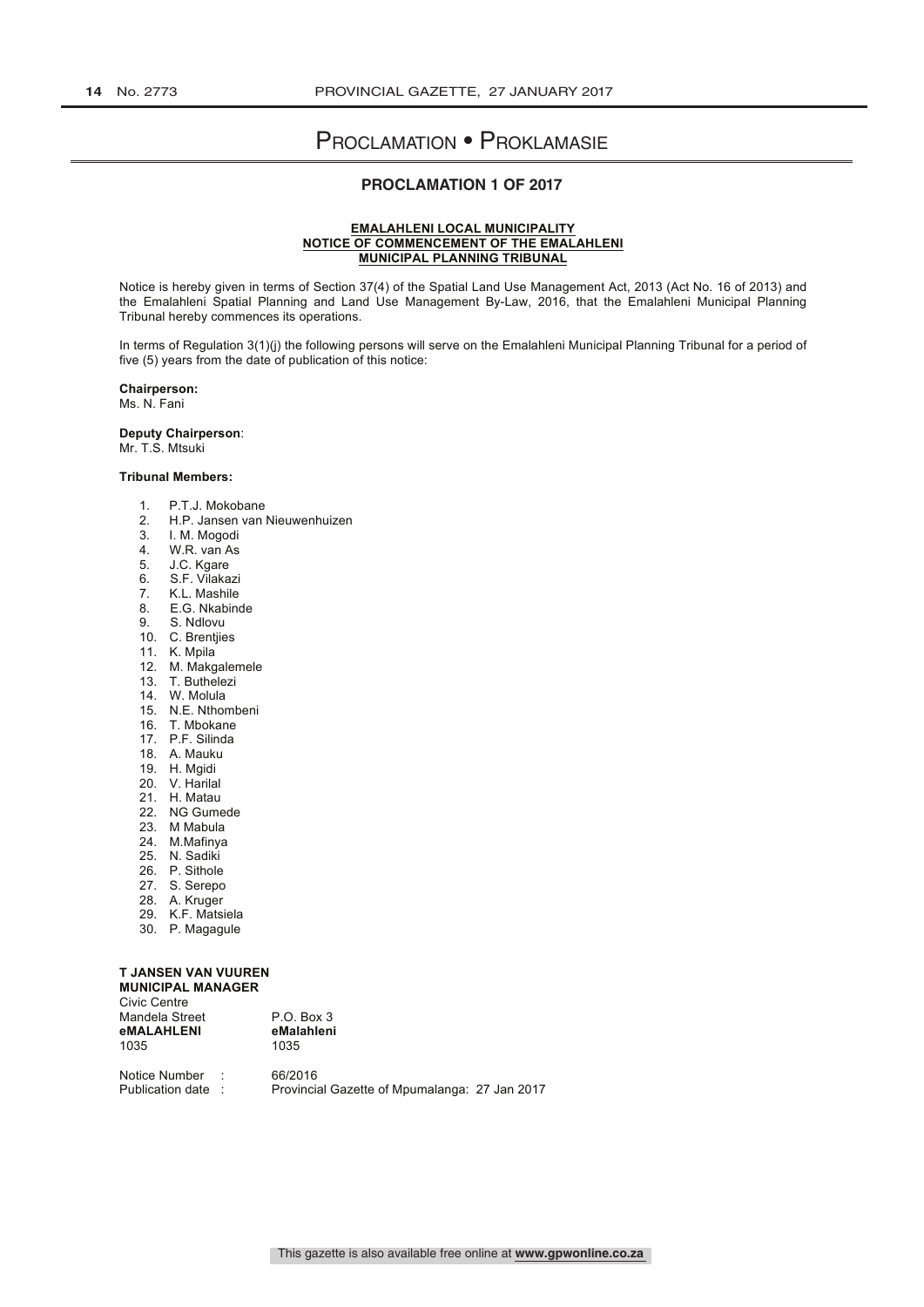# Provincial Notices • Provinsiale Kennisgewings

#### **PROVINCIAL NOTICE 5 OF 2017**

#### **EMALAHLENI LAND USE MANAGEMENT SCHEME 2010 AMENDMENT SCHEME NO. 2160, 2161 and 2162**

We, Land Development Services, being the authorised agent to apply on behalf of owners of the properties mentioned below, hereby give notice for: **Amendment scheme number 2160** to rezone Erf 5989, Extension 10 Kwa-Guqa from "Residential 2" to "Business 3" for place of refreshment. **Amendment scheme number 2161** to rezone Erf 1887, Extension 7 Kriel from "Residential 1" to "Business 3" for hotel purposes and **Amendment scheme number 2162** to rezone Erf 3036, Extension 16 Witbank From "Residential 1" to "Business 3" for hotel purposes in terms of section 56(1)(b)(i) of the Town Planning and Townships Ordinance, 1986 (Ordinance No 15 of 1986), read in conjunction with 2(2) of the Spatial Planning and Land Use Management Act, 2013 (Spluma, Act No. 16, 2013) that we have applied to the eMalahleni Local Municipality for the amendment of the eMalahleni Land Use Management Scheme, 2010. Particulars of the applications will lie for inspection during normal office hours at the office of the Chief Town Planner, Third Floor, Civic Centre, Mandela Avenue, Emalahleni, for a period of 28 days from 23 January 2017. Objections to or representations in respect of the application must be lodged with or made in writing to the Municipal Manager at the above address or at PO Box 3, Witbank, 1035, within a period of 28 days from 23 January 2017. **Address of Agent: 09 Phumelani Complex, 248 Sullivan Avenue, Centurion, 0157 Cell: 078 621 2138 Email: info@landevs.co.za**

20–27

#### **PROVINSIALE KENNISGEWING 5 VAN 2017**

#### **EMALAHLENI GRONDGEBRUIKBESTUURSKEMA 2010 WYSIGINGSKEMA NO. 2160, 2161 en 2162**

Ons, Land Development Services, synde die gemagtigde agent van toepassing namens die eienaars van die ondergenoemde eiendomme, gee hiermee vir: Wysigingskema nommer 2160 op Erwe 5989, Uitbreiding 10 Kwa-Guqa vanaf "Residensieel 2" na "Besigheid 3 hersoneer "vir verversingsplek. Wysigingskema getal 2161 vir die hersonering van Erwe 1887, Uitbreiding 7 Kriel vanaf "Residensieel 1" na "Besigheid 3" vir hotel doeleindes en wysigingskema getal 2162 vir die hersonering van Erwe 3036, Uitbreiding 16 Witbank vanaf "Residensieel 1" na "Besigheid 3" vir hotel doeleindes ingevolge artikel 56(1)(b)(i) van die Ordonnansie op Dorpsbeplanning en Dorpe, 1986 (Ordonnansie No 15 van 1986), saamgelees met 2(2) van die Ruimtelike Beplanning en Grondgebruikbestuur Wet, 2013 (Spluma, Wet No. 16, 2013) kennis dat ons by die eMalahleni Plaaslike Munisipaliteit aansoek gedoen het om die wysiging van die eMalahleni Grondgebruikbestuurskema, 2010 Besonderhede van die aansoek le ter insae gedurende gewone kantoorure by die kantoor van die hoof Stadsbeplanner, Derde Vloer, Burgersentrum, Mandelarylaan, Emalahleni, vir 'n tydperk van 28 dae vanaf 23 Januarie 2017. Besware teen of vertoe ten opsigte van die aansoek met skriftelik aan die Munisipale Bestuurder by bovermelde, moet sodanige beswaar of adres of by Posbus 3, Witbank, 1035, binne 'n tydperk van 28 dae vanaf 23 Januarie 2017. **adres van agent: 09 Phumelani Kompleks, 248 Sullivan Laan, Centurion, 0157 Sel: 078 621 2138 Epos: info@landevs.co.za**

20–27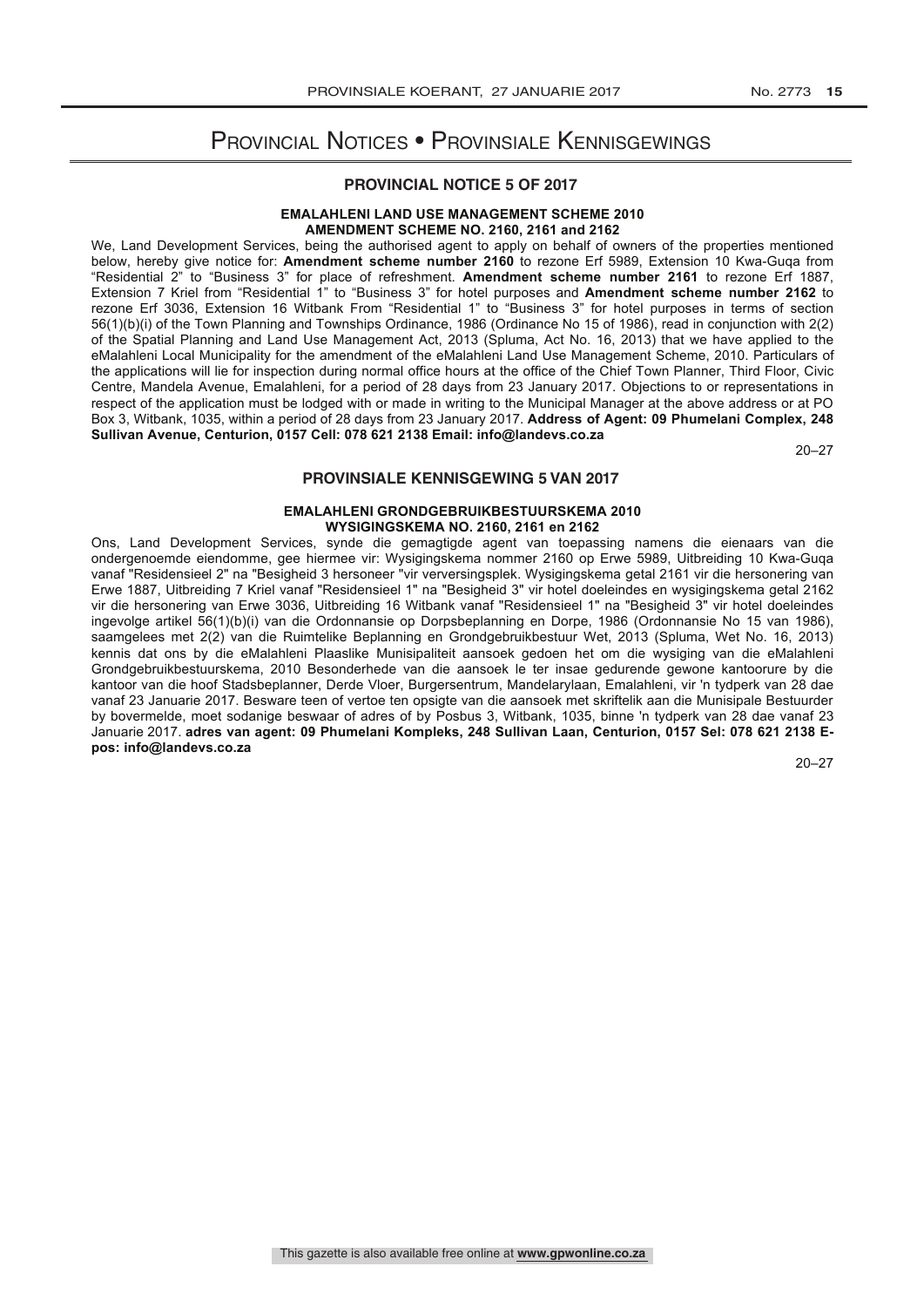#### **PROVINCIAL NOTICE 8 OF 2017**

#### **NOTICE OF APPLICATION FOR AMENDMENT OF THE GOVAN MBEKI LAND USE SCHEME, 2010 (AS AMENDED) IN TERMS OF SECTION 57,88 AND RELATED SECTIONS OF THE GOVAN MBEKI MUNICIPALITY SPATIAL PLANNING AND LAND USE MANAGEMENT BY-LAW, 2016**

#### **AMENDMENT SCHEME 112, ANNEXURE 112**

I, Jaco Peter le Roux of Afriplan CC, being the authorised agent of the owner of the proposed **Portion 12 of Erf 8404 (previously known as Portions 7 & 8 of Erf 8404), Secunda X 28** hereby give notice in terms of Section 57, 88 and related Sections of the Govan Mbeki Municipality Spatial Planning and Land Use Management By-law, 2016 read with the Spatial Planning and Land Use Management Act, 2013 (Act 16 of 2013), that I have applied to the Govan Mbeki Municipality for the amendment of the town planning scheme known as Govan Mbeki Land Use Scheme, 2010 (As Amended) by the rezoning of the property described above, situated on the corner of Kwartel and Kiewiet Streets, Secunda from "**Low Impact Mixed Use"** to **"Tourism & Accommodation"** for purposes of a hotel, place of refreshment and conference facility as contained in Annexure 112.

Particulars of the application will lay for inspection during normal office hours at the office of the Municipal Manager, Central Business Area, Secunda for the period of 30 days from **27 January 2017 (**date of first notice).

Objections to or representations in respect of the application must be lodged with or made in writing to the Municipal Manager at the above address or at Private Bag X1017, Secunda, 2302 within a period of 30 days from **27 January 2017 (**last day for comment being **27 February 2017).** Any person who cannot write, may during office hours, attend the Office of the Municipal Manager, where an official will assist that person to lodge comment.

*Details of agent: Afriplan CC, PO Box 786, Ermelo 2350. Tel: 013 282 8035 Fax: 013 243 1706. E-mail: jaco@afriplan.com/vicky@afriplan.com*

27-03

#### **PROVINSIALE KENNISGEWING 8 VAN 2017**

#### **KENNISGEWING VAN AANSOEK OM WYSIGING VAN DIE GOVAN MBEKI GRONDGEBRUIKSKEMA, 2010 (SOOS GEWYSIG) INGEVOLGE ARTIKEL 57, 88 EN VERWANTE ARTIKELS VAN DIE GOVAN MBEKI MUNISIPALITEIT RUIMTELIKE BEPLANNING EN GRONDGEBRUIKSBESTUURSVERORDENING, 2016**

#### **WYSIGINGSKEMA 112, BYLAAG 112**

Ek, Jaco Peter le Roux van Afriplan CC, synde die gemagtigde agent van die eienaar van die voorgestelde **Gedeelte 12 van Erf 8404 (voorheen bekend as Gedeeltes 7 & 8 van Erf 8404), Secunda X 28** gee hiermee ingevolge Artikel 57, 88 en verwante artikels, van die Govan Mbeki Munisipaliteit Ruimtelike Beplanning en Grondgebruikbestuursverordening, 2016, saamgelees met die Wet op Ruimtelike Beplanning en Grondgebruiksbestuur, 2013 (Wet 16 van 2013), kennis dat ek by die Govan Mbeki Munisipaliteit aansoek gedoen het om die wysiging van die dorpsbeplanningskema bekend as Govan Mbeki Grondgebruikskema, 2010 (Soos gewysig), deur die hersonering van die eiendom geleë op die hoek van Kwartel en Kiewietstrate, Secunda van "**Lae Impak Gemengde Gebruik"** na **"Toerisme en Akkommodasie"** vir doeleindes van 'n hotel, verversingsplek en konferensiefasiliteit soos vervat in Bylaag 112.

Besonderhede van die aansoek lê ter insae gedurende gewone kantoorure by die kantoor van die Munisipale Bestuurder, Sentrale Besigheidsgebied, Secunda 30 dae vanaf **27 Januarie 2017** (die datum van eerste publikasie van hierdie kennisgewing).

Besware teen of vertoë ten opsigte van die aansoek moet binne 'n tydperk van 30 dae vanaf **27 Januarie 2017** skriftelik by of tot die Munisipale Bestuurder by die bovermelde adres of by Govan Mbeki Munisipaliteit, Privaatsak X1017, Secunda, 2302, ingedien of gerig word (laaste datum vir kommentare **27 Februarie 2017)**. Enige persoon wat nie kan skryf nie sal tydens kantoor-ure deur 'n amptenaar by die Kantoor van die Munisipale Bestuurder bygestaan word om kommentaar in te dien.

*Besonderhede van die agent: Afriplan CC, Posbus 786, Ermelo 2350. Tel: 013 282 8035 Faks: 013 243 1706. Epos: jaco@afriplan.com/vicky@afriplan.com*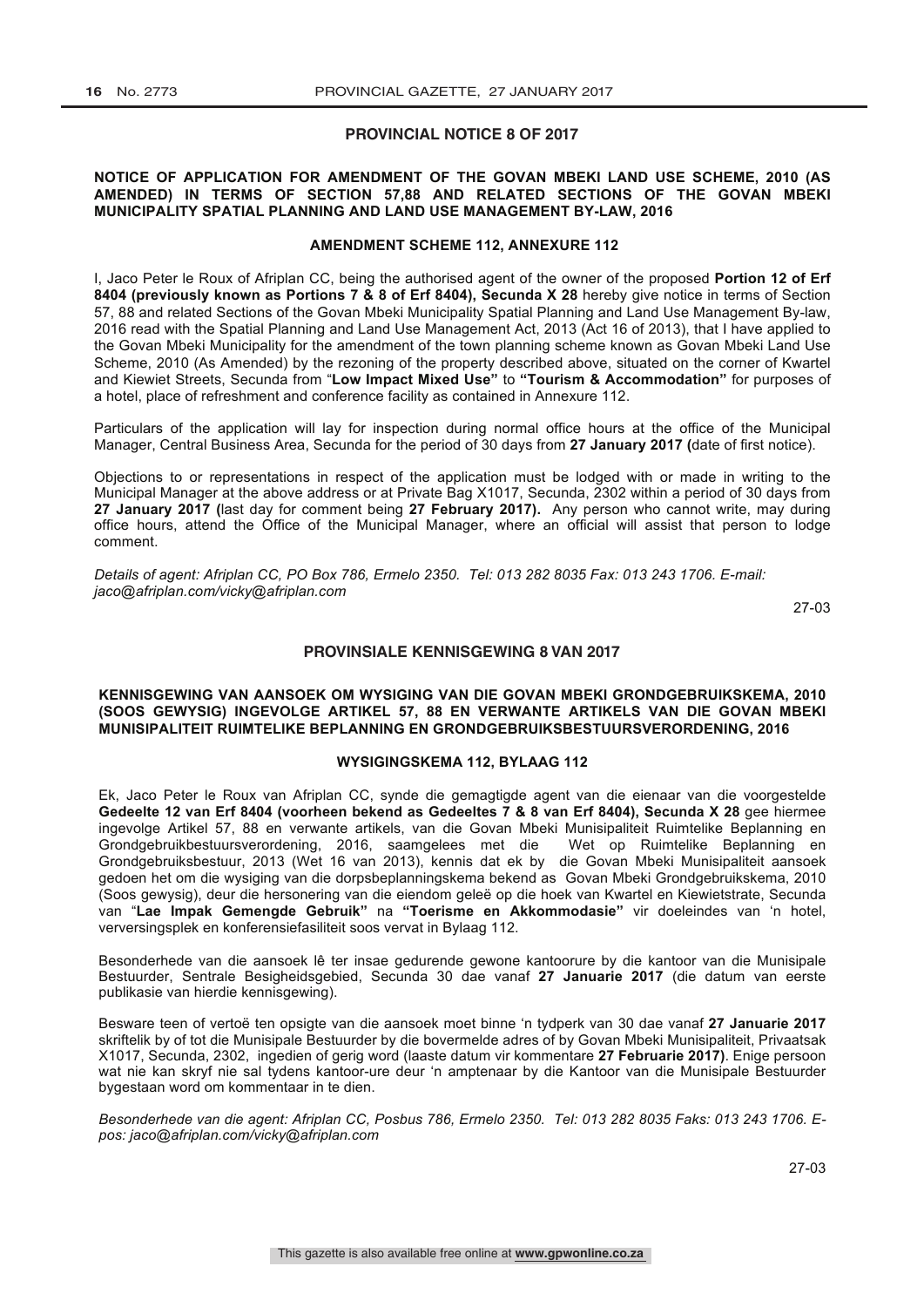# Local Authority Notices • Plaaslike Owerheids Kennisgewings

#### **LOCAL AUTHORITY NOTICE 2 OF 2017**

#### **STEVE TSHWETE LOCAL MUNICIPALITY**

# **NOTICE OF APPLICATION FOR THE ESTABLISHMENT OF TOWNSHIP/ EXTENSION OF BOUNDARIES IN TERMS OF SECTION 56(1) AND 94(1) (H) OF THE STEVE TSHWETE SPATIAL PLANNING AND LAND USE MANAGEMENT BYLAW, 2016**

I/we Matete and Associates Consultants being the authorised agent of the registered owner of Portion 26, 27 and 189 of the remaining extent of the Farm Middelburg Town and Townlands 287 JS hereby give notice in terms of Section 94(1) (h) of the Steve Tshwete Spatial Planning and Land use Management Bylaw 2016, that I/we have applied to the Steve Tshwete Local municipality for the establishment of the township/extension of boundaries. The property is situated at: Portion 26, 27 and 189 of the remaining extent of the Farm Middelburg Town and Townlands 287 JS, North of Mhluzi Township, Middelburg, Mpumalanga Province

Any objection/s or comments including the grounds for such objection/s or comments with full contact details, shall be made in writing to the Municipal Manager, PO Box 14, Middelburg 1050 within 30 days from 20 January 2017

Full particulars and plans may be inspected during normal office hours at the office of the Municipal Manager, Steve Tshwete Local Municipality, Cnr. Walter Sisulu and Wanderers Avenue, Middelburg, 1050, Tel: 013 249 7000 for a period of 30 days from 20 January 2017

Address of the Applicant : 100 Marshall Street, Office 4 Kruger Park, Polokwane, 0699

PO Box 339, Bendor Park, 0713

Telephone no: 078 581 7466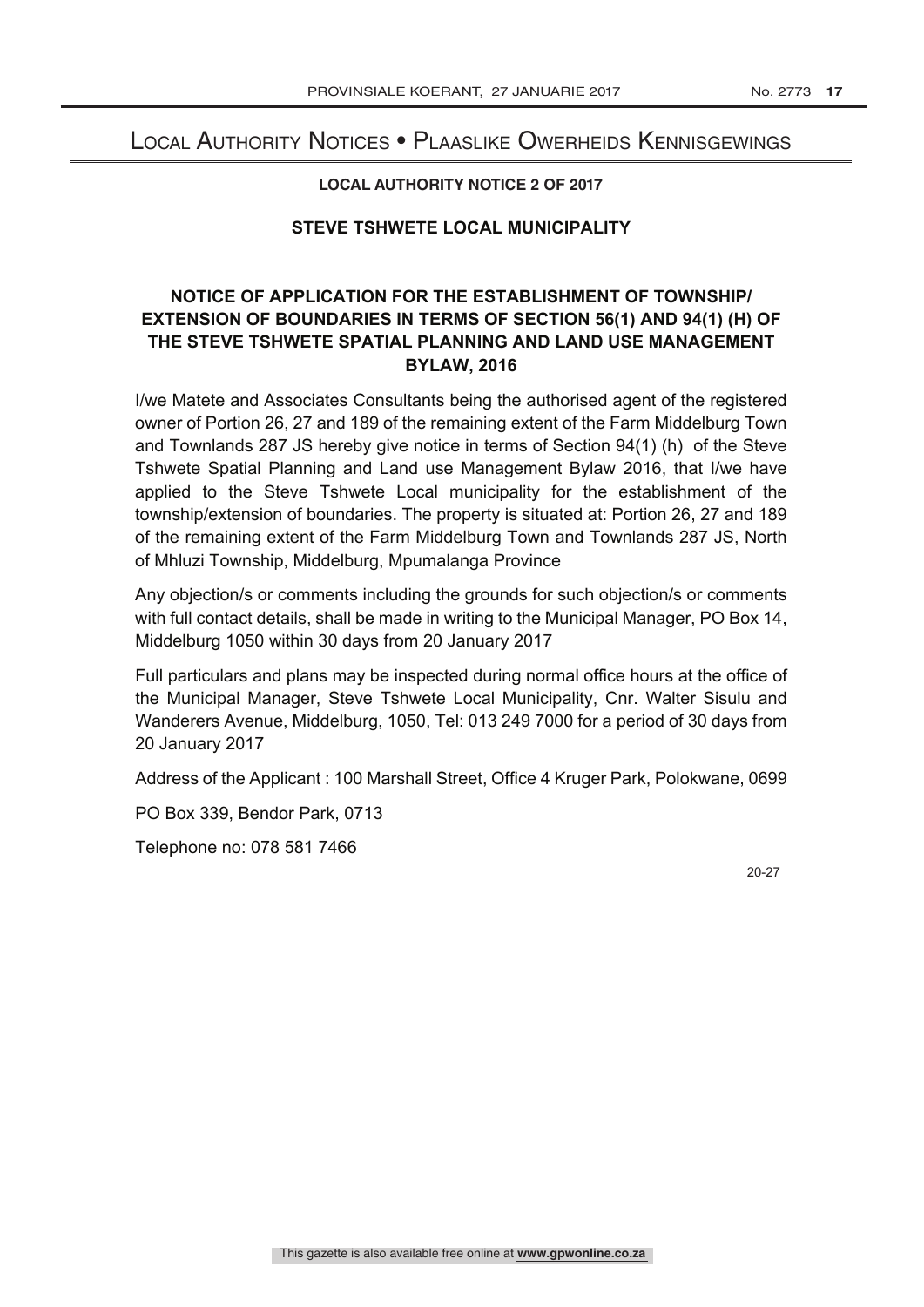#### **PLAASLIKE OWERHEID KENNISGEWING 2 VAN 2017**

#### STEVE TSHWETE PLAASLIKE MUNISIPALITEIT

KENNISGEWING VAN AANSOEK OM STIGTING VAN DORP / UITBREIDING VAN GRENSE INGEVOLGE ARTIKEL 56 (1) EN 94 (1) (h) VAN DIE STEVE TSHWETE RUIMTELIKE BEPLANNING EN GRONDGEBRUIKBESTUURSKEMA VERORDENING OP, 2016

Township, Middelburg, Mpumalanga Provinsie Ek / ons Matete and Associates synde die gemagtigde agent van die geregistreerde eienaar van Gedeelte 26, 27 en 189 van die restant van die plaas Middelburg Town en Townlands 287 JS, gee hiermee ingevolge artikel 94 (1) (h) van die Steve Tshwete Ruimtelike Beplanning en Grondgebruike Bywet 2016, dat ek / ons by die Steve Tshwete Plaaslike Munisipaliteit aansoek gedoen het vir die stigting van die dorp / uitbreiding van grense. Die eiendom is geleë te: Gedeelte 26, 27 en 189 van die restant van die plaas Middelburg Town and Townlands 287 JS, Noord van Mhluzi

Enige beswaar / s of kommentaar insluitende die gronde vir so 'n beswaar / s of kommentaar, met die volledige kontakbesonderhede, moet skriftelik gerig word aan die Munisipale Bestuurder, Posbus 14, Middelburg 1050 binne 30 dae vanaf 20 Januarie 2017

Volledige besonderhede en planne kan gedurende gewone kantoorure by die kantoor van die Munisipale Bestuurder, Steve Tshwete Plaaslike Munisipaliteit, hoek van geïnspekteer. Walter Sisulu en Wandererslaan, Middelburg, 1050, Tel: 013 249 7000 vir 'n tydperk van 30 dae vanaf 20 Januarie 2017

Adres van die aansoeker: 100 Marshallstraat, Kantoor 4 Kruger Park, Polokwane, 0699

Posbus 339, Bendor Park, 0713

Telefoon no: 078 581 7466